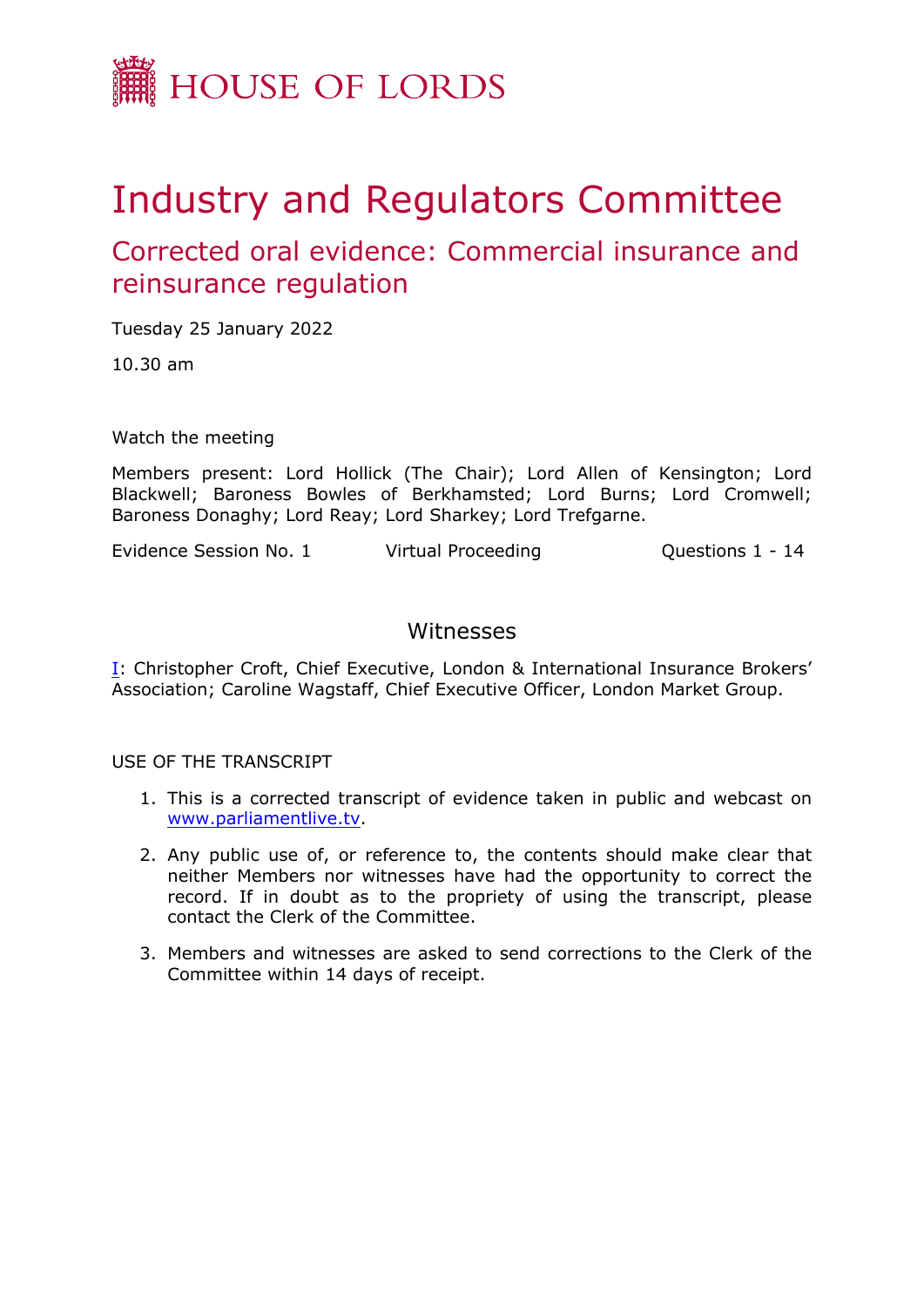### <span id="page-1-0"></span>Examination of witnesses

Christopher Croft and Caroline Wagstaff.

Q1 **The Chair:** I welcome you all to this meeting of the Industry and Regulators Committee. It is the first oral evidence session in our inquiry into commercial insurance and reinsurance.

I am delighted to welcome Caroline Wagstaff, who is the CEO of the London Market Group, and Christopher Croft, who is the CEO of the London and International Insurance Brokers' Association. Can I invite you, before answering the first question, to tell us a bit about yourselves and your involvement with the market?

The first question is a sort of scene-setter. How large and how significant are the commercial insurance and reinsurance sectors relative to the UK financial services sector as a whole, and in global terms? We are particularly interested in the extent to which London's market share has altered over the last four or five years. Has it grown in real terms?

*Caroline Wagstaff:* First, thank you very much for inviting us today. It is very nice to see you all. It is a shame that we cannot do it in person, but technology is a marvellous thing.

I am the chief executive of the London Market Group. We represent all the constituents in the London wholesale insurance market. That covers the brokers who bring us the business, as well as the insurers and reinsurers who take the risks when they get to London. We are an overarching trade body speaking for all market participants, and that encompasses about 350 businesses here in the City of London.

It is a unique ecosystem because, pandemic excepted, most businesses are operating within 500 metres of one another. It is a genuine ecosystem and cluster of global expertise that sits here in London. Across our membership, everyone is regulated either by the Financial Conduct Authority or by the Prudential Regulation Authority. We deal with both regulatory bodies in the City at one point or another.

*Christopher Croft:* I am the chief executive of the London and International Insurance Brokers' Association. We have 152 member firms that are active in the complex commercial markets in London. Our members deal almost exclusively with large corporate clients with dedicated risk management and insurance purchasing departments. Of those 152 members, only 18 employ more than 100 staff. Half of them employ 10 or fewer, so we are very much a vibrant SME sector in the heart of the City of London. I am very happy to be here today.

**The Chair:** Caroline, could you give us a sense of the size and scale of the market?

*Caroline Wagstaff:* I will talk about three or four different topics to give you a sense of how the market operates. One is the size of the market. Another is what makes it different from other markets. The third is our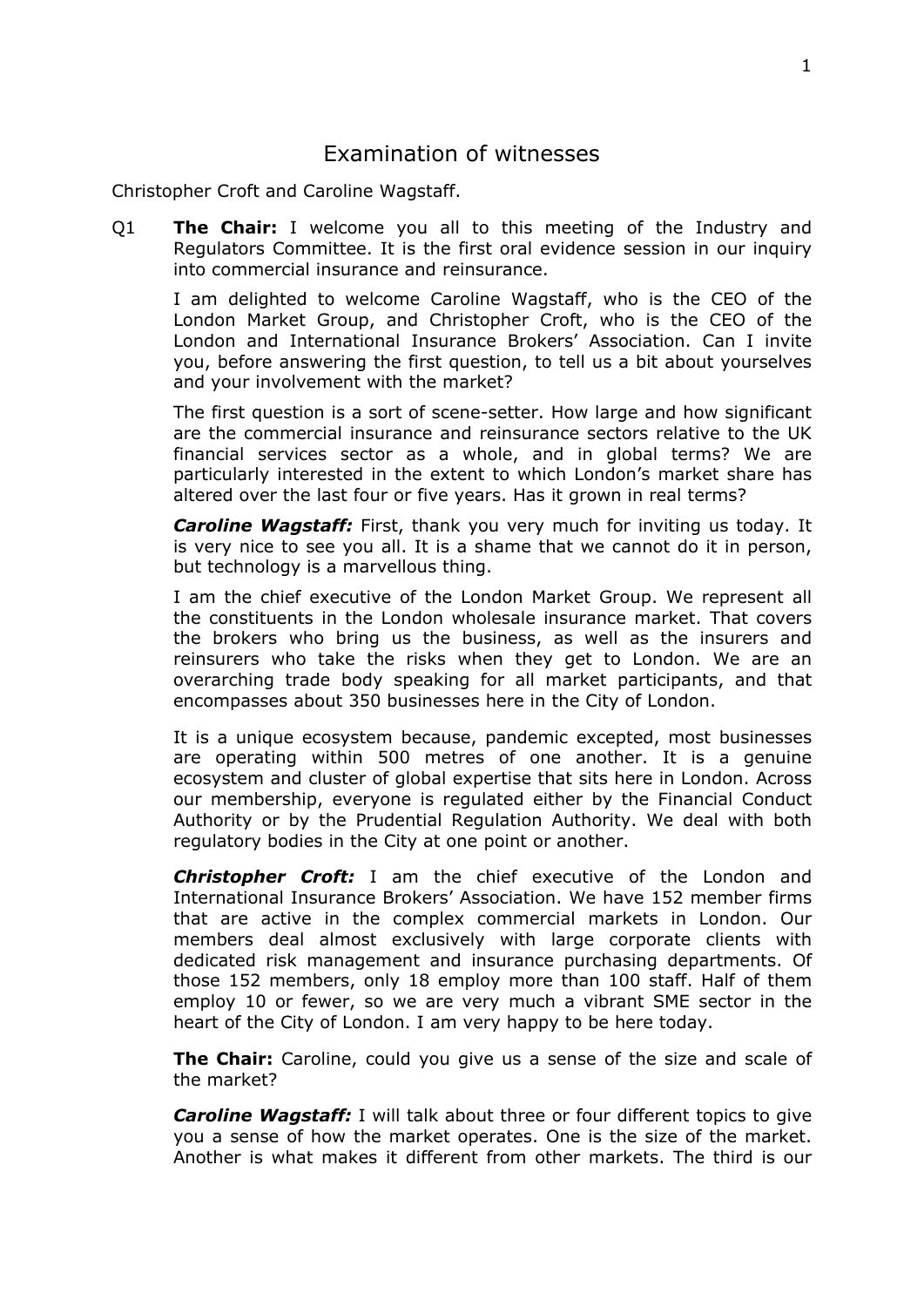customers and where they come from. Hopefully, that will give you some of the dramatis personae and a sense of the market.

In size, and in global significance in particular, the market is the largest insurance market in the world. We bring in \$110 billion of income every year. That is larger than our nearest three competitors combined. Bermuda, Switzerland and Singapore are all significant insurance markets; we are still larger than the total business they do. It is a real centre of excellence for people all around the world who are looking for insurance solutions.

We contribute 23% of the City's GDP. Within the City itself, we are a very significant contributor: £37 billion a year to the UK's gross domestic product. That has been growing over the last five years. We are in a very strong position. We are a thriving market. We have come through the pandemic very strongly, but we are not without threat. I will come on to that when I talk about market share.

Who are our customers? As Chris said, they fall into two broad categories. The first is multinational corporations. They are sophisticated buyers of insurance, have risk management expertise that sits in-house and are advised by brokers. The second category is insurance companies themselves, which come to London to buy reinsurance. That is insurance companies buying their own insurance, as it were.

They come from all around the world. Our largest source of business is North America, which is now about 35% of our business. We are also very strong in Australia, Canada and South Africa, where English is often the lingua franca of business. About 13% comes from Europe. We are weaker in the emerging markets. That is not an area of strength for us.

Our market share has been broadly stagnant for the last decade. Of the two categories of business that we cover, the largest category is insurance, which is about 70% of what we do. That has grown very slightly, by around 0.1%—nothing significant. In reinsurance, our market share has shrunk by nearly 2% over the last decade. That is because we are not as competitive on cost, particularly the cost of capital, in that sector of the market as some of our competitors.

Hopefully, that gives you a broad sweep across the waterfront that is the London market. Chris, is there anything you would add?

*Christopher Croft:* No, that is a very good summary. We are facing a period of significant emerging risks, certainly from the climate challenge and risks such as cyber. London has an opportunity to be the global centre of excellence for those risks but will face competition in some sectors. That is why this inquiry is particularly pertinent at this point.

**The Chair:** Would you say that we are the lead in those two particular emerging sectors, or are we playing catch-up?

*Caroline Wagstaff:* If we divide the two, we are definitely leading in cyber. We think that we account for about 25% of the global cyber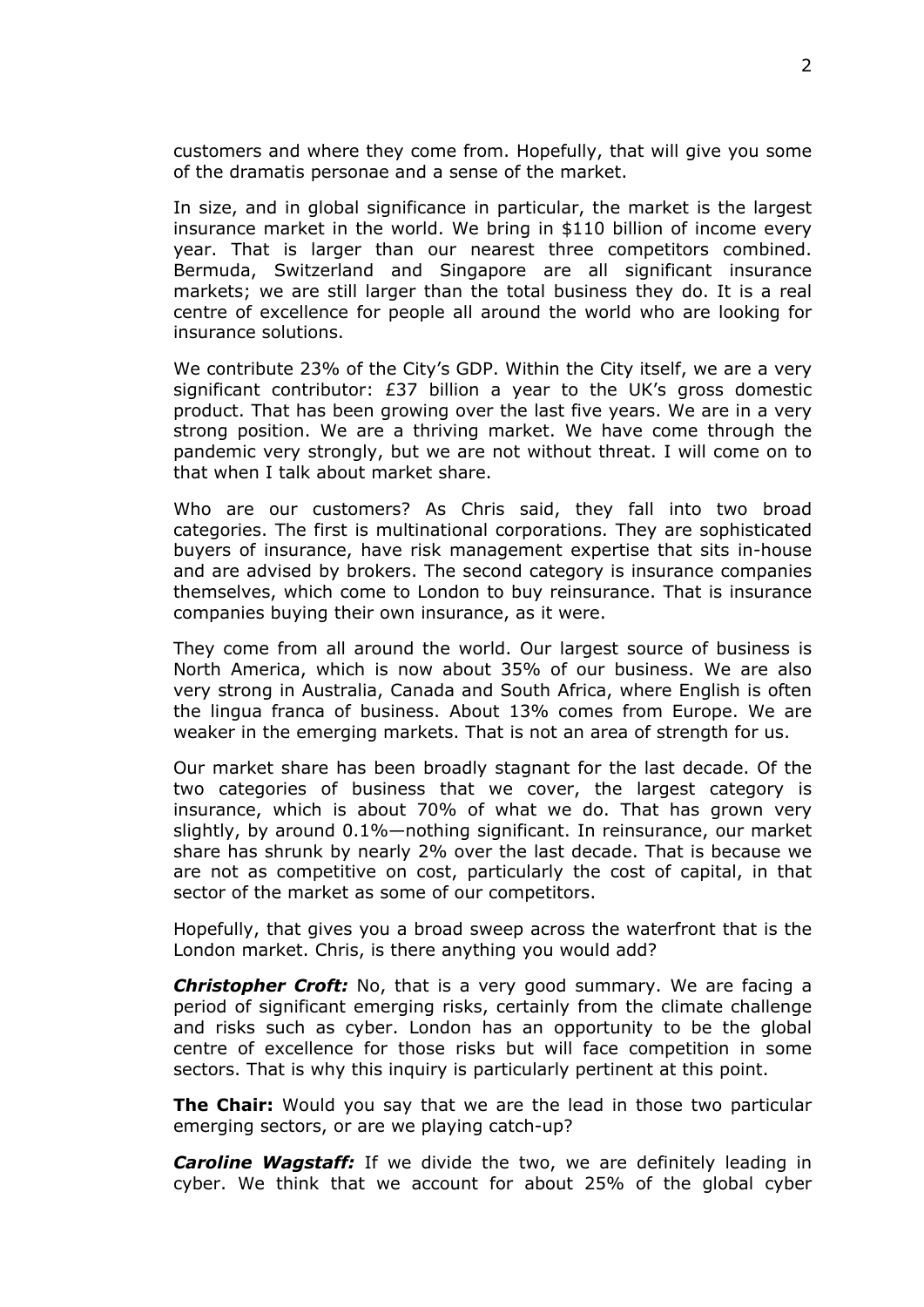market. A lot of that risk is coming to London. London has the pool of capital that allows us to take bigger risks. We feel quite confident in cyber, except that it is literally a moving target. There is ransomware, developing criminals and interconnected everything. It is definitely a growing threat and, therefore, a growing market.

We have the roots and the appetite to be very strong in climate change. London has fantastic climate modelling skills, for example. It has lots of experience in weather risk. We have been underwriting hurricanes, floods and wildfires for over 100 years. This issue will permeate everything as the world transitions to net zero and new technologies evolve, and we are worried that unless we have the right regulatory environment, we will not be able to keep up with the speed of development.

**Lord Blackwell:** Caroline, can you confirm for the record some numbers that I have seen from you? You mentioned that the gross turnover is \$110 billion. I understand that the claims paid out were \$32 billion, so the net profit was \$70-something billion. You told us that the contribution to GDP was £37 billion. Are those figures roughly right?

*Caroline Wagstaff:* Yes. The data comes from the *London Matters* report, which we issue every two years.

*Christopher Croft:* To make a slight adjustment, the difference between gross premium and claims is not all profit. There are operating costs as well.

Q2 **Baroness Bowles of Berkhamsted:** Welcome to the committee. We are very interested in knowing what the role of regulation and the regulators is. What improvements do you think could be made to the UK's regulation of the London market? What specific examples of suboptimal regulation would you highlight?

*Caroline Wagstaff:* If we take a step back and ask in what context we want regulation to help us to operate, it is all about helping the market to thrive. Historically, London's growth comes from its ability to be at the cutting edge of new risk management products. If you go back 150 years, it was the first aviation insurance policy or the first space insurance policy. That is where our historic strength is. We feel that we need a couple of things to allow that to keep happening. They are not so much about the theory of the regulation or about the words on the page. They are about the way in which regulation actually happens day to day.

One of the first things is an understanding from the regulators that there is proportionality, that not all insurance companies will pose the same risk to the financial services system. At the moment, there is a one-sizefits-all type of regulatory approach. Chris will be able to talk about that more because of the types of members he represents. You tend to see that reinsurance companies are treated like insurance companies, and that large customers, which are sophisticated buyers, are treated as if they are the buyer of a motor policy and are doing that online from an aggregating site. That complete lack of appreciation of the risks posed by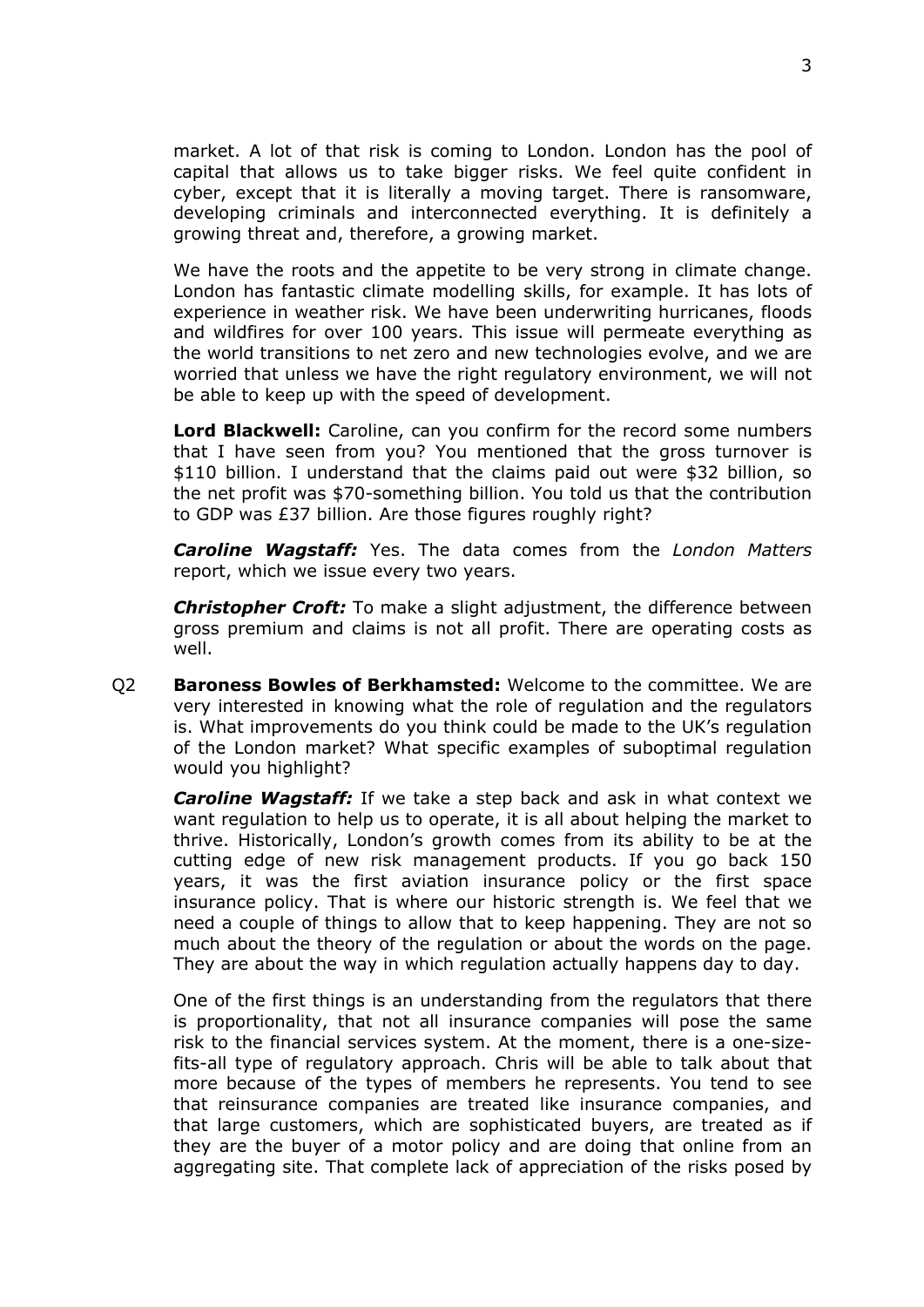different types of clients and different types of insurers is something that we think needs some in-depth work.

Secondly, the regulators need to help us to compete in an increasingly competitive world. As I said, we are a strong market and we are in a good position, but we are not without threat. Market share is stagnant. Other insurance centres around the world would quite like to eat our lunch, to be frank. We would like the regulators to help us to be more competitive. We think they need to take that into account when they look at how they set new regulations and impose existing regulations. Having done that, they need to be held accountable for it. At the moment, a lot of what we think is being proposed is great in theory, but a lot of it allows the regulators to mark their own homework. We think there needs to be some third-party accountability for what they are doing and how it is getting done, both before they implement things and afterwards. That covers what we think "good" could look like.

To give you an example of when it does not work, I would like to talk about the insurance-linked securities market, which is out at the technical end of the reinsurance market but is a huge global market. It accounts for about US\$88 billion in capital every year and is bought by very sophisticated buyers. The UK had none of this market five years ago. The London market felt that it was really important that we had the ability to join in. We worked with Treasury and the regulators to create a really good environment for that here in the UK. It was introduced in 2018, and we have done five of them.

Singapore lifted our regulation because it was first-class, and dropped it into Singapore. In less time than we have been at it, it has done 18 of them. In fact, it did six last year. That is US\$700 million of income that could have come to London but did not. To us, that is a living, breathing example of how you can put in the best thing in theory, but if it does not work in practice it is not helpful. It does not work, because the regulators treat the ILS market like any other insurer, even though it poses a lot less risk, all the money for the claims that come in is in the bank, the investors are very sophisticated and it is a completely different beast.

*Christopher Croft:* Can I add a second example from our members' experience? Let me preface it by saying that our members, as intermediaries, are solely regulated by the Financial Conduct Authority, so my comments will tend to relate more to the FCA.

The FCA is currently running an exercise on its fair value product review of general insurance. This initiative was initially triggered by some wellfounded issues that it found in the treatment of customers at renewal in the domestic, retail, home and motor markets. Clearly, there are some issues to be addressed there, but the way it has implemented this review does not make clear where the scope of the review lies, so far more sophisticated and complex products that are being sold in London to sophisticated consumers seem to fall within the scope of the review.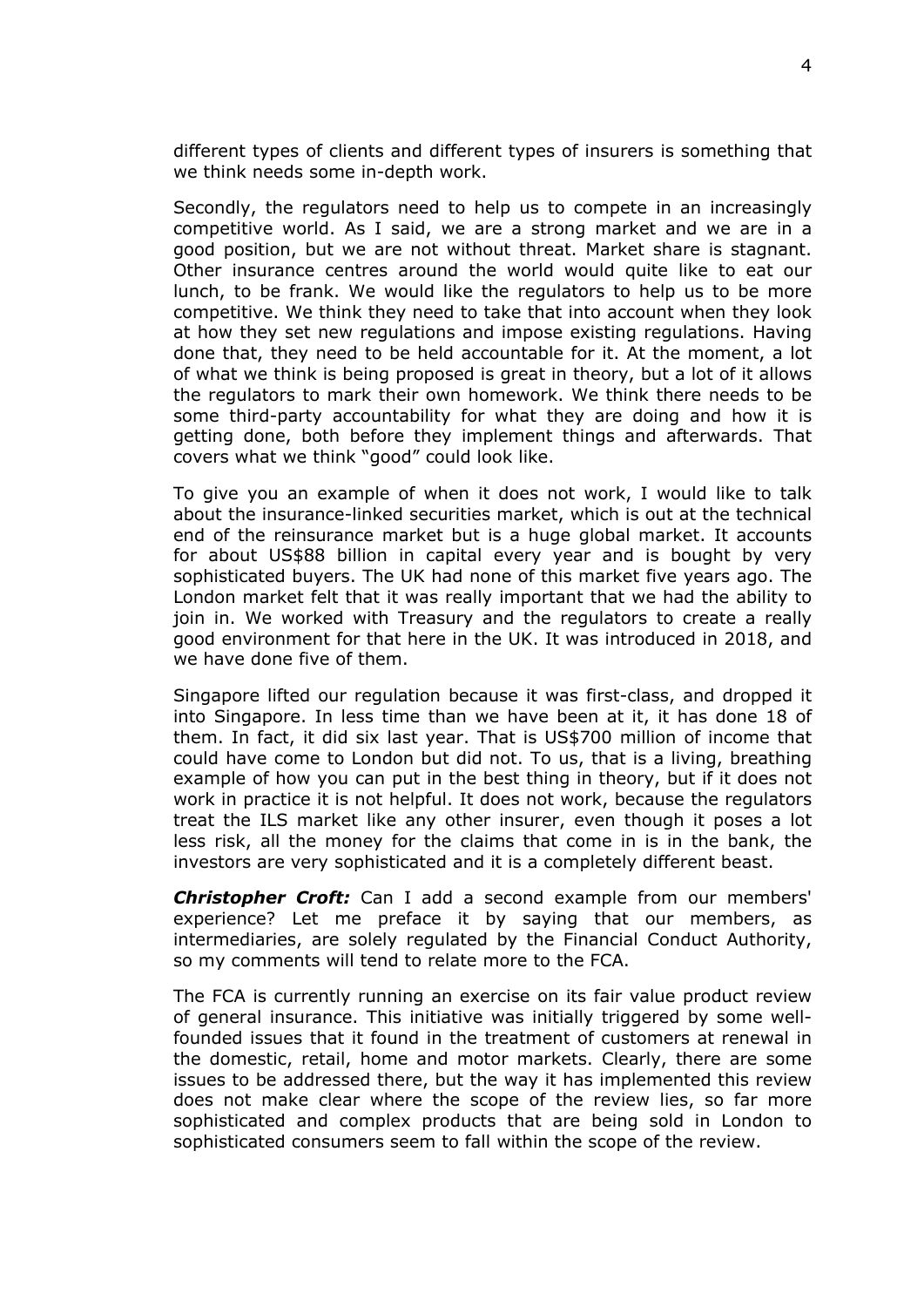Our members are engaged in quite a significant and costly exercise to try in some ways to answer questions from insurers that are very difficult to answer. They ask, "Can you tell me precisely how you were remunerated for this particular product?", when it has been purchased by a client who engages the broker for a series of risk management consultancy services that do not necessarily apply to a particular insurance purchase, so allocating them to any of those purchases does not make much sense. It is a worthwhile and valuable piece of regulation in the markets that it should be focused on, but that lack of precision has allowed scope creep into other markets where it is not appropriate and is causing unnecessary cost, without addressing any particular issue.

**Baroness Bowles of Berkhamsted:** What are the strengths of the UK regulatory framework? From what you have said already, it appears that you see problems not so much in the legislative and rule framework as in its execution. For instance, we got the ILS framework up and running nicely so that Singapore could pinch it, but then we did not manage to execute it ourselves. Is that a fair summary? Are there any other strengths of the UK regulatory framework?

*Caroline Wagstaff:* It is a great summary. It is exactly what we would have said if we had answered the question. That is brilliant. If you could come and do our jobs for us, that would be excellent.

**The Chair:** That is not our job.

*Caroline Wagstaff:* We quite like our jobs, actually.

UK regulation is incredibly well respected. The point we keep making is that this is not about some regulatory race to the bottom. Our investors and clients want to come to London, because regulation is robust here and they like the framework in which it sits. This is not about that. Things like Solvency II have really added to the strength of people's balance sheets and have brought significant benefits.

We do not want wholesale changes to the regulations themselves, but we think that some refinements are needed. This is a great opportunity to do so, as we have the opportunity to look again at all our legislation to check that it really is fit for purpose going forward. Was data being collected when we were part of Europe that does not need to go to Europe any longer and does not need to be collected? Anything that could save some costs and some complexity in its execution would be fine, and the behaviour and culture of the regulators is definitely a very important part of this.

*Christopher Croft:* I echo that. Our members would strongly make the point that the strong financial services regulatory framework in the UK is a positive when dealing and liaising with overseas clients. The framework is strong; it is the regulators being disciplined in the way they work within that framework that we think needs addressing. In particular, they need to be very disciplined about establishing evidence of potential market failure before they embark on interventions. To go back to the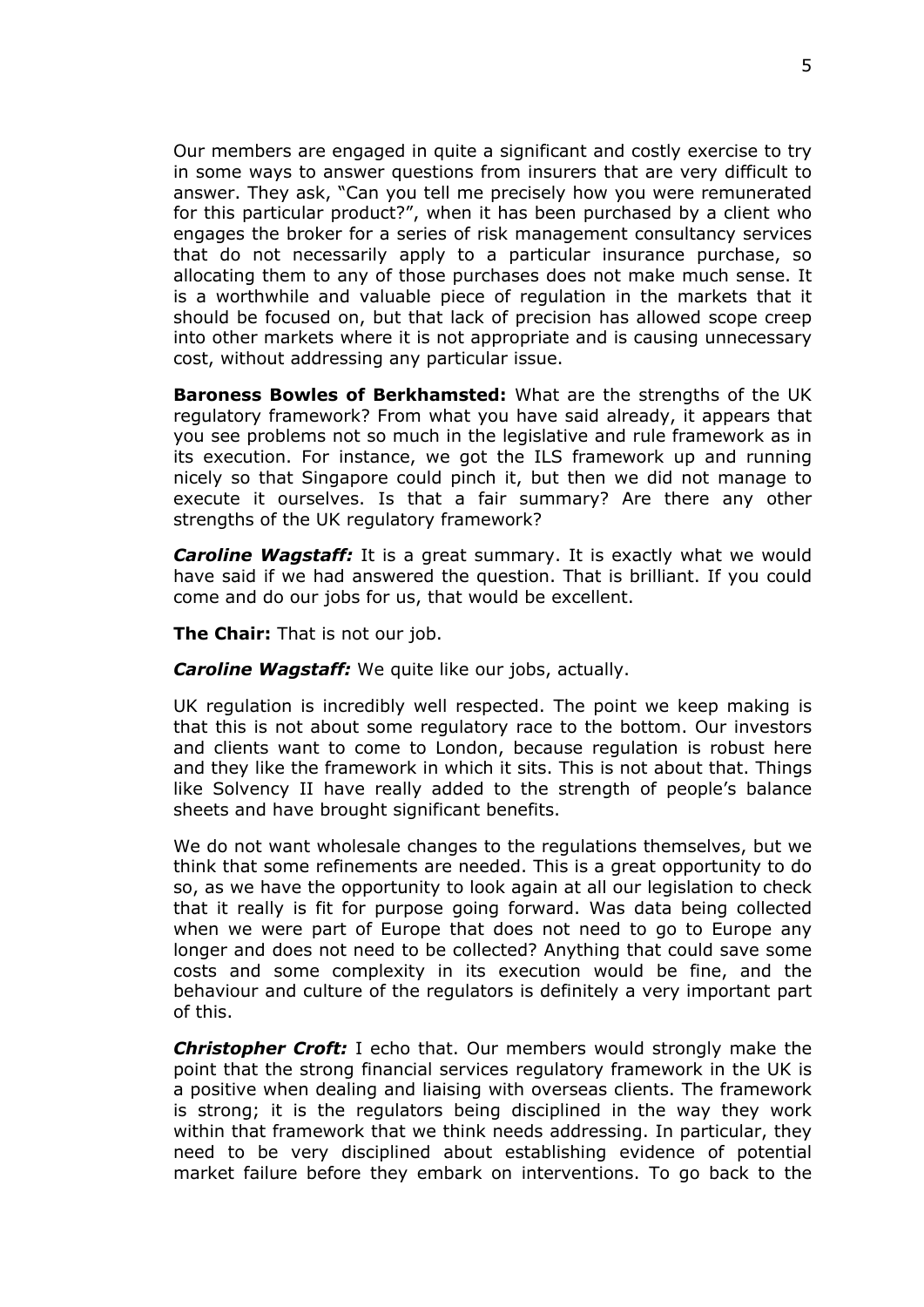fair value product review, my point is that they have not been as precise as they should have been. There needs to be the necessary accountability framework that instils that discipline.

**Baroness Bowles of Berkhamsted:** Where do you think that accountability framework resides? How should it be executed?

*Christopher Croft:* We would certainly advocate strengthening accountability to Parliament. Ultimately, that is where regulators should be accountable. I am not sure that the current framework with regard to their direct responsibility to the Treasury Committee and others is as strong as it needs to be. That is certainly something that we hope will be addressed in the current Treasury review.

Q3 **Lord Blackwell:** When we look at the way the regulators implement the regulations, a lot of the issues seem to come down to a word that you have used—"proportionality". We talk about proportionality and the failure of the regulators to exercise it. Can you give us a bit more understanding of the dimensions where that fails to apply? Is it about the size of the firm and the sophistication of its internal controls? Is it about the sophistication of customers? Is it about the risks and the nature of the risks being taken, or the nature of the business activities concerned? Is it about all of the above, in different situations?

*Caroline Wagstaff:* It is all of the above, in different situations. Other people have also grappled with this. We are not the first market to try to solve the problem, as it were. For example, Solvency II has a definition of a large risk. There are some definitions out there in the market that could help us to refine the proportionality point.

Some of the companies that come into the London market are small to medium-sized businesses. Some of them are multinational corporations. You could have some definitions of turnover, for example, that would allow you to identify better whether people have the support and advice that they need. Equally, there is really no differentiation between insurance and reinsurance, yet reinsurance is 100% bought by insurance companies. They are people who are professionals in the risk management process. That is what they do all day, but there is no differentiation from the regulators for that.

ILS is another example. There is a lost opportunity with captives, which are companies that build their own insurance companies. That is a different type of risk. We think that these are all easy to identify and are done in different places, so we could learn from other markets and regulators, but we do not feel that any of it is really seen on a day-to-day level when we look at how the regulators are behaving.

*Christopher Croft:* Again, it is a question of precision. There are established regulatory and legal definitions of the concept of a large insurance risk, which is the sort of business that is predominantly written in London, but often the FCA is not precise about whether it expects that business to fall within the scope of a review.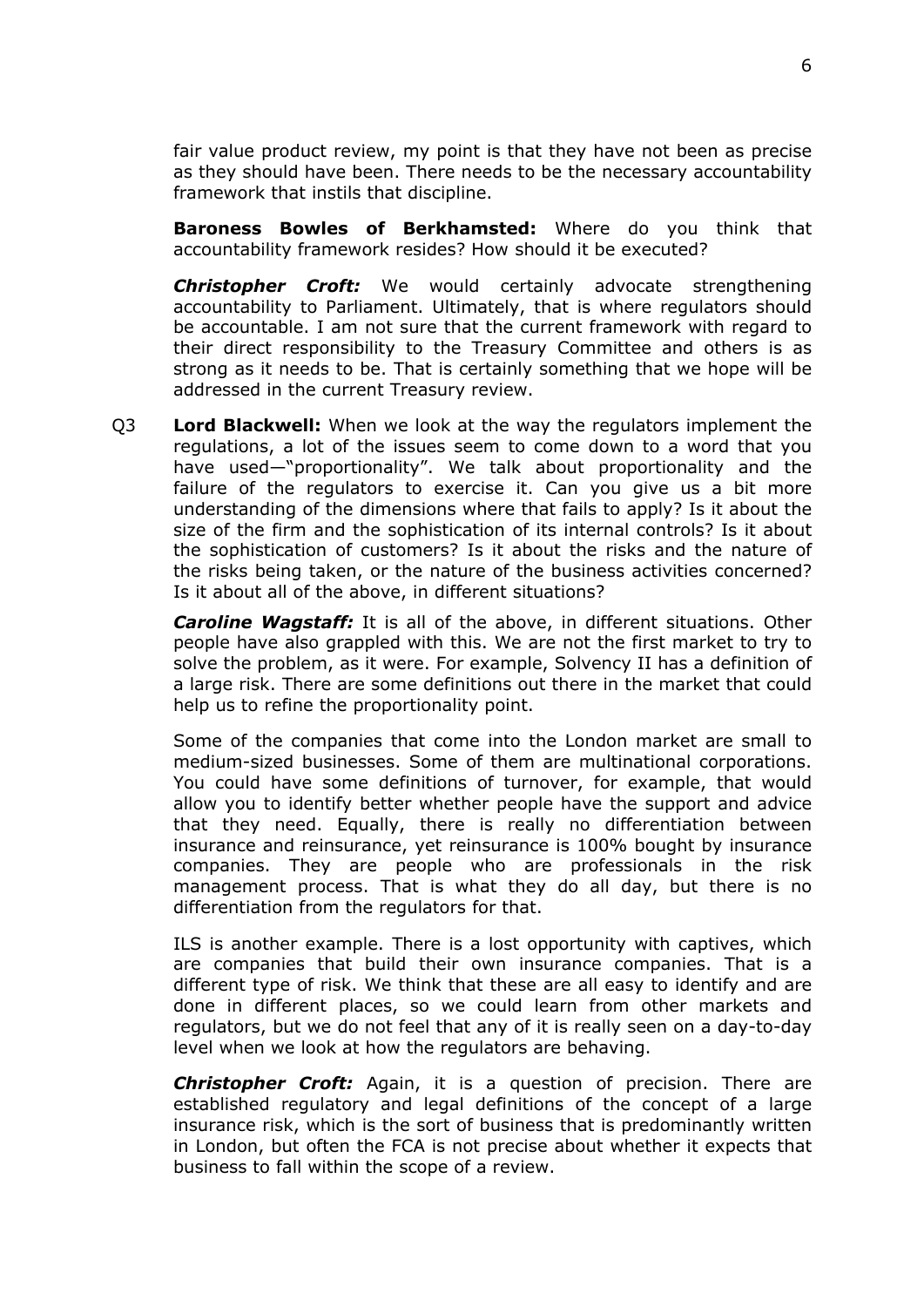I do not want to bang on solely about the fair value product review. There are some exemptions within that review for large-risk business, but it does not go right across the board. In conversations with the FCA, it intimates that it would not expect to devote much resource to supervising the implementation of the review in our sector, but that does not really deal with the issue. Unless a regulator is precise about saying, "This section of business is excluded", compliance departments within firms, which are necessarily risk averse, will choose to comply to the letter of it, rather than what might be the spirit, so the cost burden is embraced without that precision. It is about finding the right definitions, but then being very clear about your intentions as a regulator.

**Lord Blackwell:** Your fair value example of applying the same rules to the London market as to domestic insurers is about proportionality related to the sophistication of customers and the nature of the business. As I understand it, your captives point is about proportionality in understanding the nature of the risk, systematic risk and, again, the nature of the users, the customers. Are there examples of where you think that size ought to be much more of a discriminator in the way the regulators operate? For example, should there be different rules for startups?

*Caroline Wagstaff:* One of the issues with start-ups is identifying them not just by size but by what they are doing and whether they are in a different type of business. Insurtech tends to be looked at slightly differently, even though generally many of them are insurance brokers.

Size is certainly important for the businesses that come to London, which are corporations looking to check their hotels or whatever it may be, in the sense of how much advice they are getting and how knowledgeable they are. There will undoubtedly be some businesses that fall into the SME sector whose advisory or in-house capability may not be as great, but we think that could be reflected by turnover and a few relatively simple questions. That would allow the regulators to spend less time on the businesses that need less regulation and more time on those that do. It should be a win-win for everybody. They get more time to worry about the things that genuinely pose a risk by carving out those that pose less of a risk.

**Lord Blackwell:** As I understand it, Solvency II allows the regulators to apply proportionality in the way capital is acquired. Why do you think the regulators do not take account of proportionality in the way they operate? Why do they not give clearer guidance on what is in and what is out of scope?

*Caroline Wagstaff:* My first reaction is to say that that is a question you might talk to the regulators about when you see them. We do not know. We have raised the issue, which came up through ILS. We do not understand why the process of those applications has been so difficult and so slow.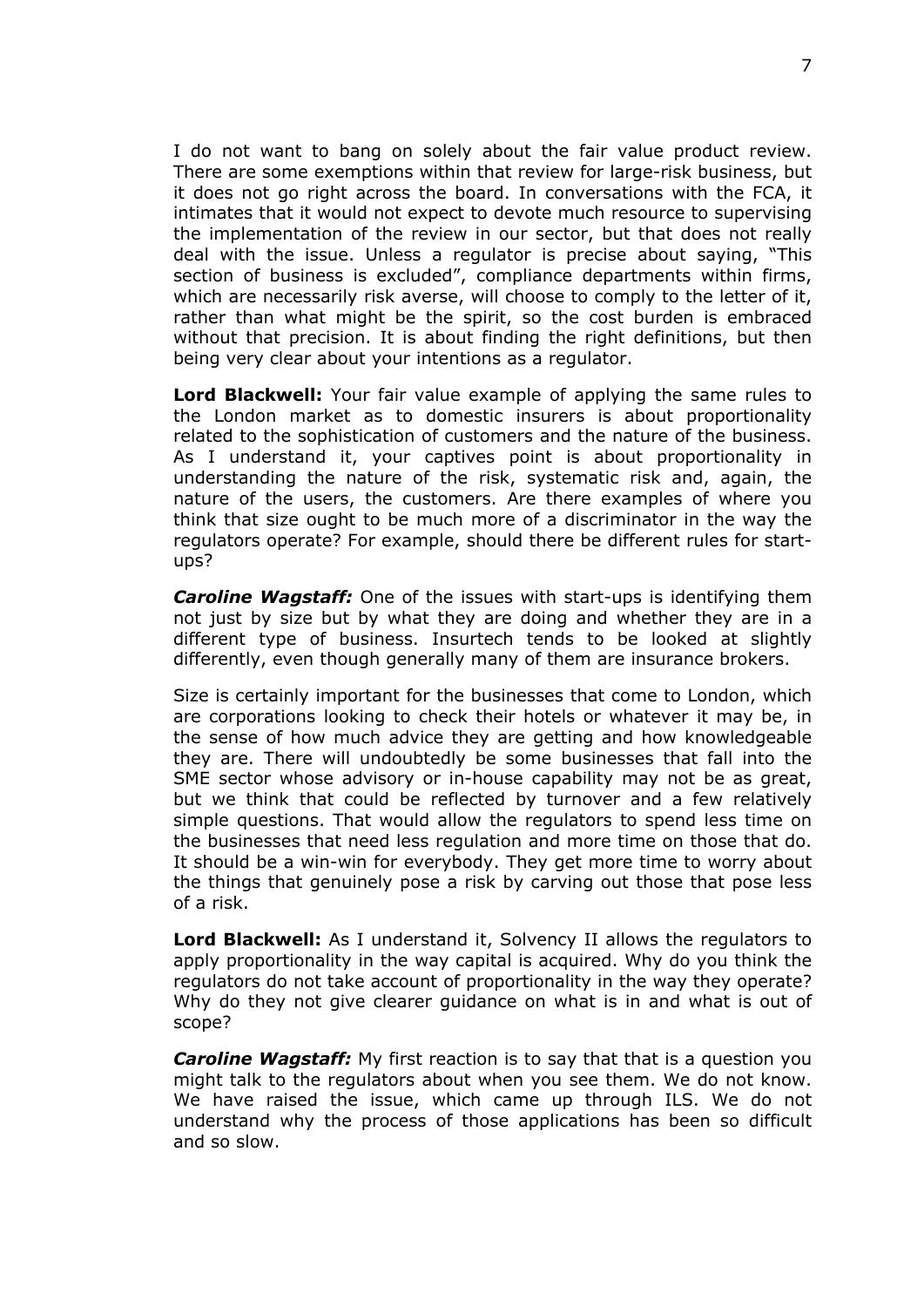To the point about proportionality, the PRA was meant to have a dedicated unit that would understand this type of business, but it has not happened in practice. We keep raising the question, but we have not yet heard an answer as to why that is.

**Lord Blackwell:** You ask them, but they do not give you a rationale.

#### *Caroline Wagstaff:* No.

*Christopher Croft:* It is probably worth asking whether their current objectives would reward that sort of proportional approach. That is one of the reasons why we have argued in favour of the competitiveness and growth objective that the Treasury is proposing in its latest consultation. It gives the regulators some objective to look at markets and sectors more individually and to promote competition and growth, where that is more proportionate.

Q4 **Lord Cromwell:** Good morning, Caroline and Christopher. We have touched on some of what I will ask you about. I would like to focus on innovation—or lack of it, depending on your point of view—in the market as a result of the regulatory regime, particularly this slippery term "proportionality", which seems to lie somewhere between robust and competitive. It is a difficult one. Another issue is the speed of the process.

You have given two examples, which were the two I was going to give: captives, which do not seem to have found the UK market worth the effort; and insurance-linked securities, which have really exploded in the last five years but for which we have had very few new companies established here. Can you give us a flavour, hopefully positive as well as negative, of where the regulatory regime and the proportionality and speed questions are affecting innovation in the market?

*Caroline Wagstaff:* The good news is that in product innovation there is a lot going on in the London market that helps insurance buyers and is looking at new risks and new solutions to them. A lot goes on day to day where people are developing new products. That is a good thing. It is good for the growth of the market, and it is great for clients that they can come to London and get their risks transferred. To go back to the earlier example of cyber, that has been a real success for the London market over the last five to six years in which it has been a growing risk. London has established its place there. It is not all bad news.

Captives are a great example. Given that we have established ILS—at least, a framework in which it can happen—it would be great to have a UK captives market. It is a US\$115 billion market. We spend a lot of time talking to captive managers about what would persuade them to come to the UK. One of the positive things they talk about is that, increasingly, they are worried about the reputation of where they keep their captive insurance company. One of them said to me, "We're moving it from A to B, because A is seen as a bit regulatorily light and has some tax reputational issues. We want to be somewhere that's seen as strongly regulated and has a really good reputation". The UK ticks a lot of boxes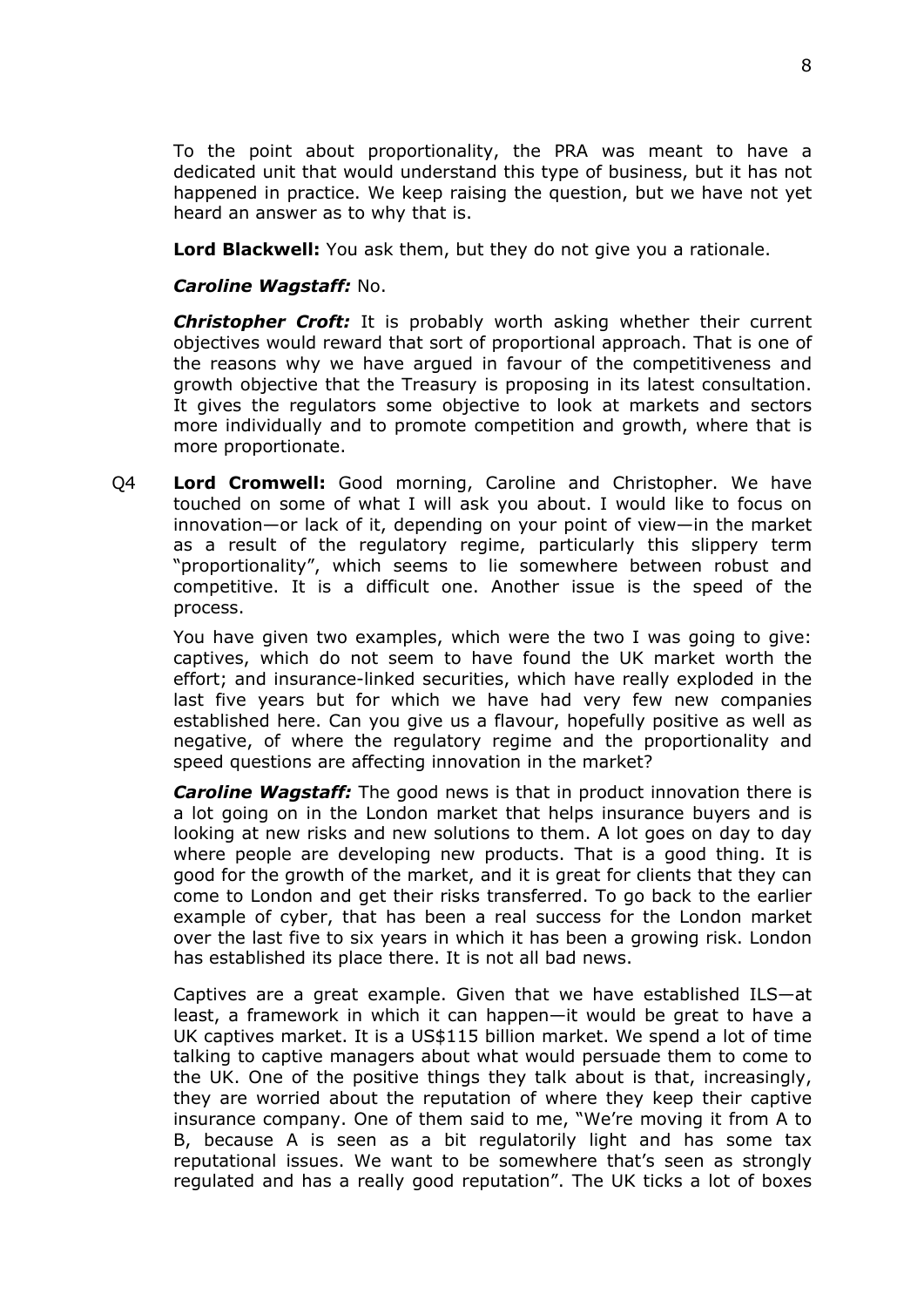for that. It also ticks boxes, because people have their HQ here, they can share services, and lots of captive management expertise sits in London.

When you ask, "What do you need for your captive?", they say, "Regulators who understand the type of risk that we bring and how to manage it, and who can respond accordingly". That is not just about the UK; it is about regulators generally. For example, Ireland looks great on paper, but the captive managers who are actually in Dublin have said, "It's quite hard to deal with the regulators. They don't really understand that we are different. It's not worked out quite as well as we'd like in practice". We know from talking to them that if we are to invest time and energy in getting a captive market up and running, there is no point doing it unless we already know that we can solve some of those problems. Otherwise, it is a slightly pointless exercise.

We know that there is a great opportunity. We know that the UK has something to offer. There are UK public bodies such as TfL and the Corporation of London that have captives themselves, but they are offshore. They are not in the UK. That seems a bit daft. We want to solve the problem. There is some innovation that will absolutely be limited unless we can get the regulation right. A lot of innovation is going on every day. Climate is a good example. Chris talks a lot about how that is affected by regulation.

**Lord Cromwell:** Caroline, it is interesting that cyber is a rapidly moving market, yet we seem to be doing rather well in it. Is that because of our regulatory system, or despite it?

*Caroline Wagstaff:* I think it is because the regulation did not need to change to accommodate it. It falls within a set of risks that are well recognised and a set of processes that already exist for risk transfer ways of reporting. Nothing needs to change to accommodate it in the same way as new risks arise, and underwriting those risks remains constant. The opportunity costs we worry about are where we need to change the environment to make it happen.

*Christopher Croft:* Cyber plays very much into the unique service offering that you get in London. One of the things that distinguishes our membership from that in other sectors is the enormous expertise in the particular lines of business of their clients that sits within insurance brokers. Cyber insurance, certainly at the moment, is a very serviceheavy insurance product. Our members have recruited people from the FBI and other agencies to help clients build resilience into their systems to try to prevent cyberattacks equally as much as to have those experts available to contain an attack when it happens. That real expert service offering of the London broker plays very well in the cyberspace.

Picking up on some of Caroline's other points, the good news about ILS and captives is that the expertise to structure those deals tends to sit in London, and they tend to be deals that are driven out of London broking firms. It is then slightly frustrating that, because of the nature of the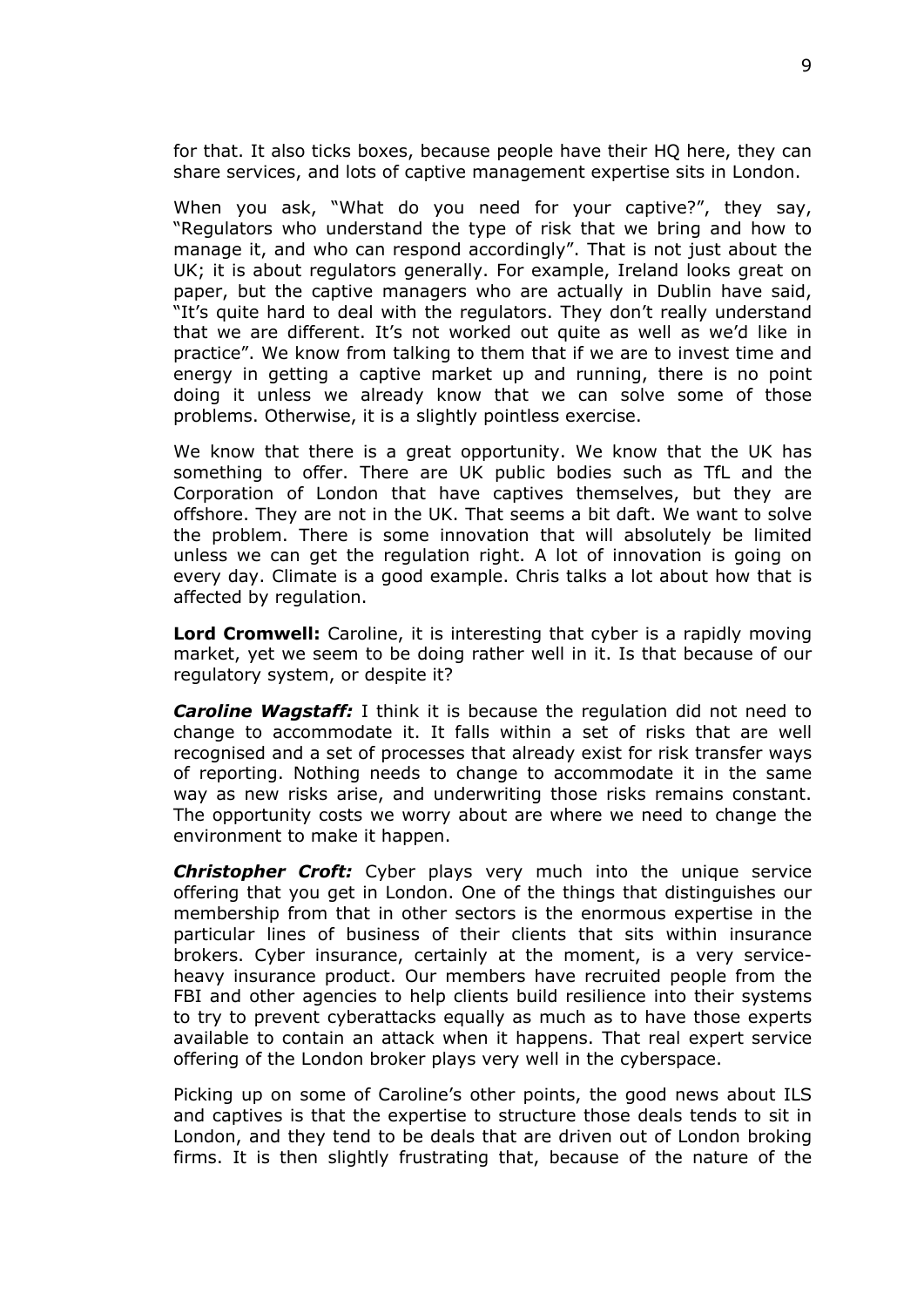regulatory framework, we are not placing those deals in London as well, and there is a reduced contribution to the UK economy as a result.

On the climate point, the real challenge is that nobody will be able to achieve their net-zero ambitions without the adoption of technology that is yet to be invented. As an insurance industry, we will have to underwrite that process from invention through to testing and to quite rapid movement into commercial use, and that will require a flexibility in the regulatory regime that we question whether you see at the moment. As an example, we are not going to have 10 years of historical performance data sitting behind that technology before it needs to be adopted into commercial use, so that will be a mindset change that the regulator needs to get used to.

**Lord Cromwell:** That is very helpful. Thank you both.

Q5 **Lord Burns:** Good morning to you both. I would like to hear a bit more about the reinsurance market if you could, please. We have heard that we do not have any pure UK reinsurance companies other than Flood Re and Pool Re, and we are told that these services are being provided by subsidiaries passporting into the UK. Could you take us through the reasons for that and the consequences of it? How far is it an issue of capital? How far is it an issue of the administrative burden?

*Caroline Wagstaff:* It goes back to the point about why London's reinsurance market share has shrunk in the last couple of years. It is not only that people are not setting up businesses here, but that not as many people are buying reinsurance in London even if they are buying it from foreign companies. We are less concerned about the absence of domestic reinsurers than we are in ensuring that the people who are here remain here. Some of those are passporting into the UK, and they are operating under the temporary permissions regime. Once the transition period is over that will disappear, and they will then have to become fully regulated by the PRA and the FCA. People who have gone through that process have not spoken positively about it. We know that some branches are thinking about whether it is something they want to go through. They do not need to go through it; they could just take the business back to their domestic market.

We are worried that the processes may cause people not to want to operate in the London market. Equally, there is this issue: why is Bermuda the centre of reinsurance? It is because it can talk about getting a Captive company up and running in four days. The cost of capital and the capital requirements are lower. That makes it more competitive. We are less worried that they are domestically based. Quite a lot of the capital for the London market does not come from the UK—in fact, most of it comes from overseas—but we still think it is a thriving ecosystem, and we have to compete for that capital to come here and to want to establish a business here.

The regulatory complexity is an issue. Again, it comes back to the fact that reinsurance companies are treated like insurance companies despite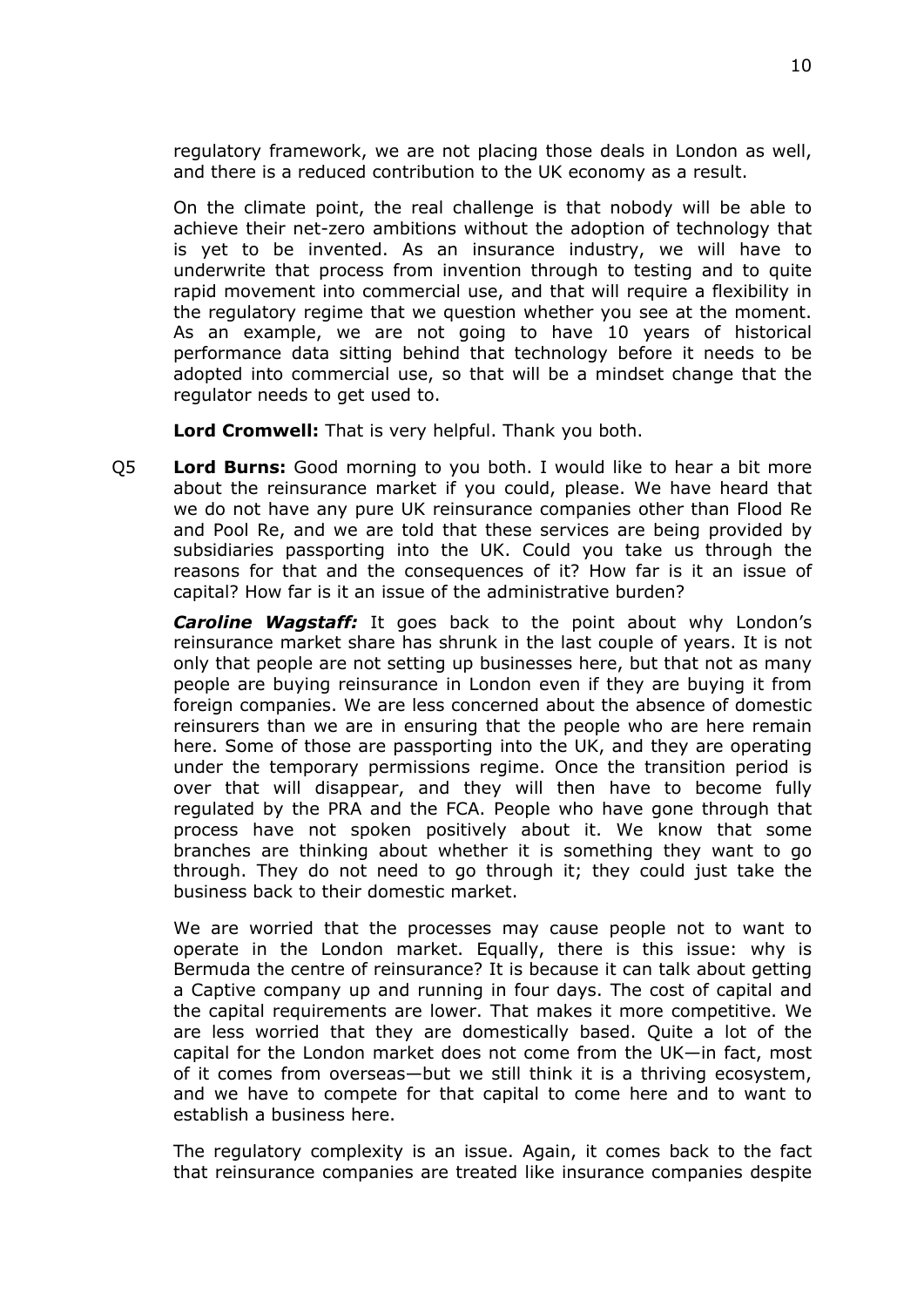the fact that they are very different in the risks they pose and the types of people they are dealing with.

**Lord Burns:** It comes back, essentially, to describing this as an issue about costs. I am still struggling to discover how far it is about costs relating to our capital requirements, and how far it is just the administrative complexity and the fact that people are not being taken as seriously by the regulator as they might be. What is it about our capital requirement regime that means that Bermuda requires significantly less?

*Christopher Croft:* I represent insurance brokers, so we are not subject to the same capital requirements as insurers. I know that you are taking evidence from Sean McGovern and Malcolm Newman as part of this process, and I would very much defer to their superior expertise on this question.

Historically, there has been a tendency for capital requirements to be introduced more strictly into the UK market than they are in other countries. A combination of regulatory and operational costs is the challenge in London, but we think that the additional burden of regulations is a significant factor. The opportunities are there in some of the examples we have cited already for greater regulatory precision to achieve the same ends without causing unnecessary cost for our sector where it is not dealing directly with members of the public.

Q6 **Lord Sharkey:** Good morning. Witnesses have told us that insurance regulations around the world are, to a large extent, variations on Solvency II, which of course the UK had a leading position in developing. Are they largely based on variations of Solvency II? If they are, will the EU, post Brexit, be the primary driver of insurance regulation?

*Caroline Wagstaff:* There is quite a bad line at this end, so I got about one word in four of that. I do not know if that problem was shared by anybody else. I think you asked whether Solvency II is becoming the de facto regulatory standard that everybody is adhering to.

**Lord Sharkey:** Yes, I did. I am glad you intuited that from one word in four. It must have been in there somewhere. I also asked whether that means that the EU becomes the primary driver of regulation in future.

*Caroline Wagstaff:* There are two things to unpack from the question. The first is that Solvency II is only a regulation for insurance and reinsurance companies. It does not apply to the broking sector at all. That is much more about conduct than solvency.

There is quite a commonality of regulation across the world in different areas. I do not think our view is that it is being led by the EU in any sense. Bermuda and Switzerland have equivalence to Solvency II, but they still have the freedom to do their own thing and to look at where they need to regulate differently for their markets. Our view is that it is not particularly being led by the EU. We would quite like to stay close, because there is definite advantage in people understanding a common regulatory framework, but we still think that the UK should have, and can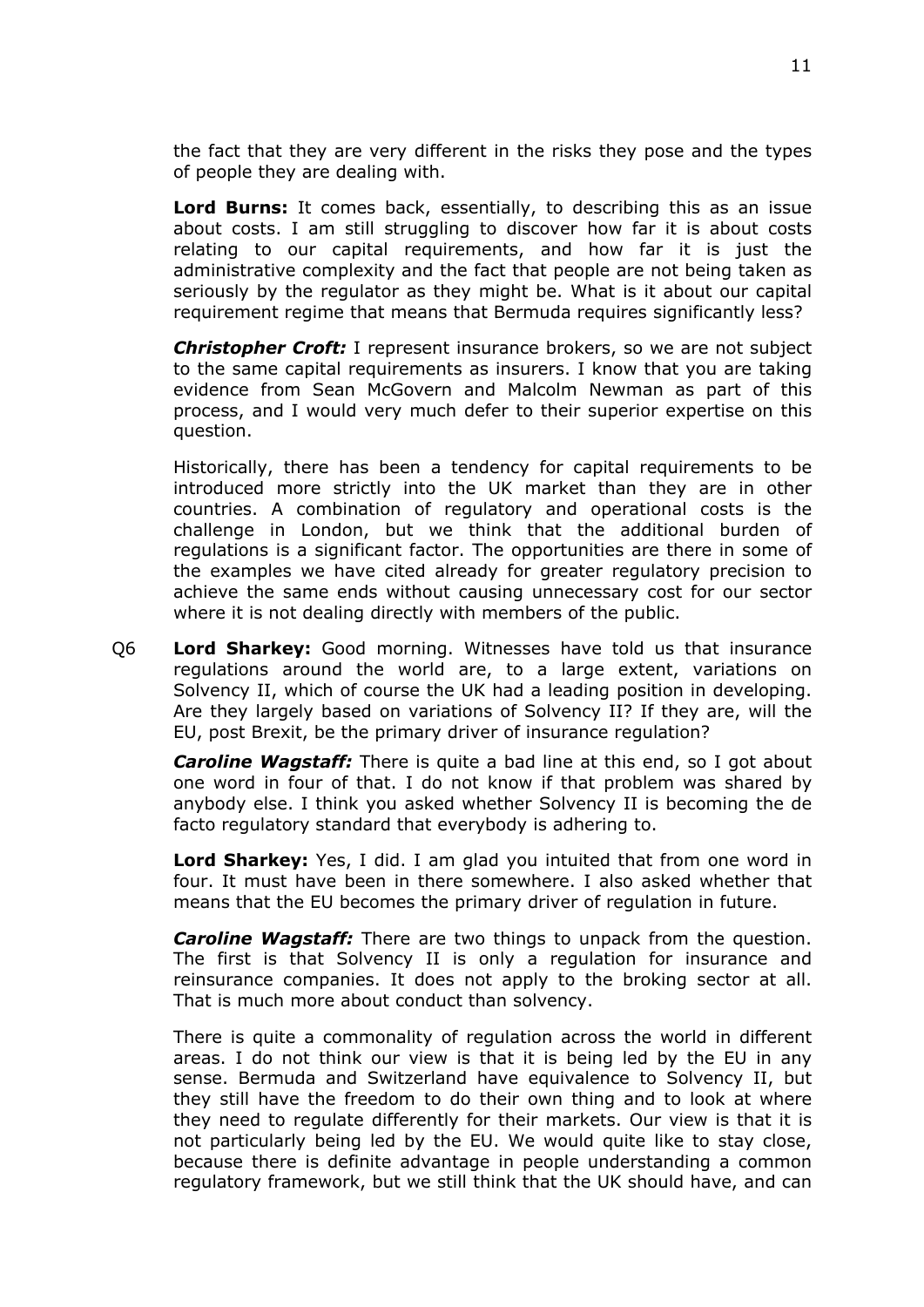have, freedom to regulate for its own particular circumstances and still be an attractive place for investors and customers to come. Do you want to talk a bit about conduct, Chris?

*Christopher Croft:* Apologies, I cannot talk directly to Solvency II, but I can bring experience from the conduct side where the relevant EU legislation is the insurance distribution directive. The key source material for insurance conduct regulation is the International Association of Insurance Supervisors' collection of 25 principles for conduct regulation. You can draw a direct line of descendancy from that document through to pieces of legislation like the insurance distribution directive. Those global principles drive the approach to conduct regulation across all major markets. That is absolutely something that we would support, because our members sit in London but are at the heart of a global market.

When we are dealing with large companies with global programmes where they have operations sometimes across 150 different countries, those policies tend to be driven from London and at least part placed in London, but you would certainly look to place some of the business in other insurance centres to avoid a concentration risk, and that is something clients would very much want to see. Our members are active in multiple centres, so some consistency across conduct regulation is hugely beneficial.

We would argue that it should be the basis for granting access to those markets, which Andrew Bailey was very strong on when he was chief executive of the Financial Conduct Authority, and it is an argument that we would still favour. I do not see, certainly in conduct regulation, that the EU has a disproportionate role in driving global standards. That happens at IAIS level.

**Lord Sharkey:** We understand that insurance regulation is very different in the US. Could you explain what those differences are and whether, in fact, they are significant?

*Caroline Wagstaff:* The key difference is that the US is regulated at state level. There are 50 different regulators, one for each state. If an insurance company wants to be a national player, it has to be regulated many times over, and that, we know, is something businesses do not take on lightly. They will really think about the types of insurance they are selling and the likelihood that there are good markets for it in the states where they need to get regulated. That is the key issue.

If you look at that from the other side, the buyers' perspective, it means that if you are in a particular state you might not have access to all the insurance players that you might want. They also have a system whereby you have to ask your local insurer for a quote even if it is for something that may be a bit complex and that they do not want to underwrite. A lot of that business comes to the London market. They call it the excess and surplus lines market. Who knows what those words mean? They mean something to us.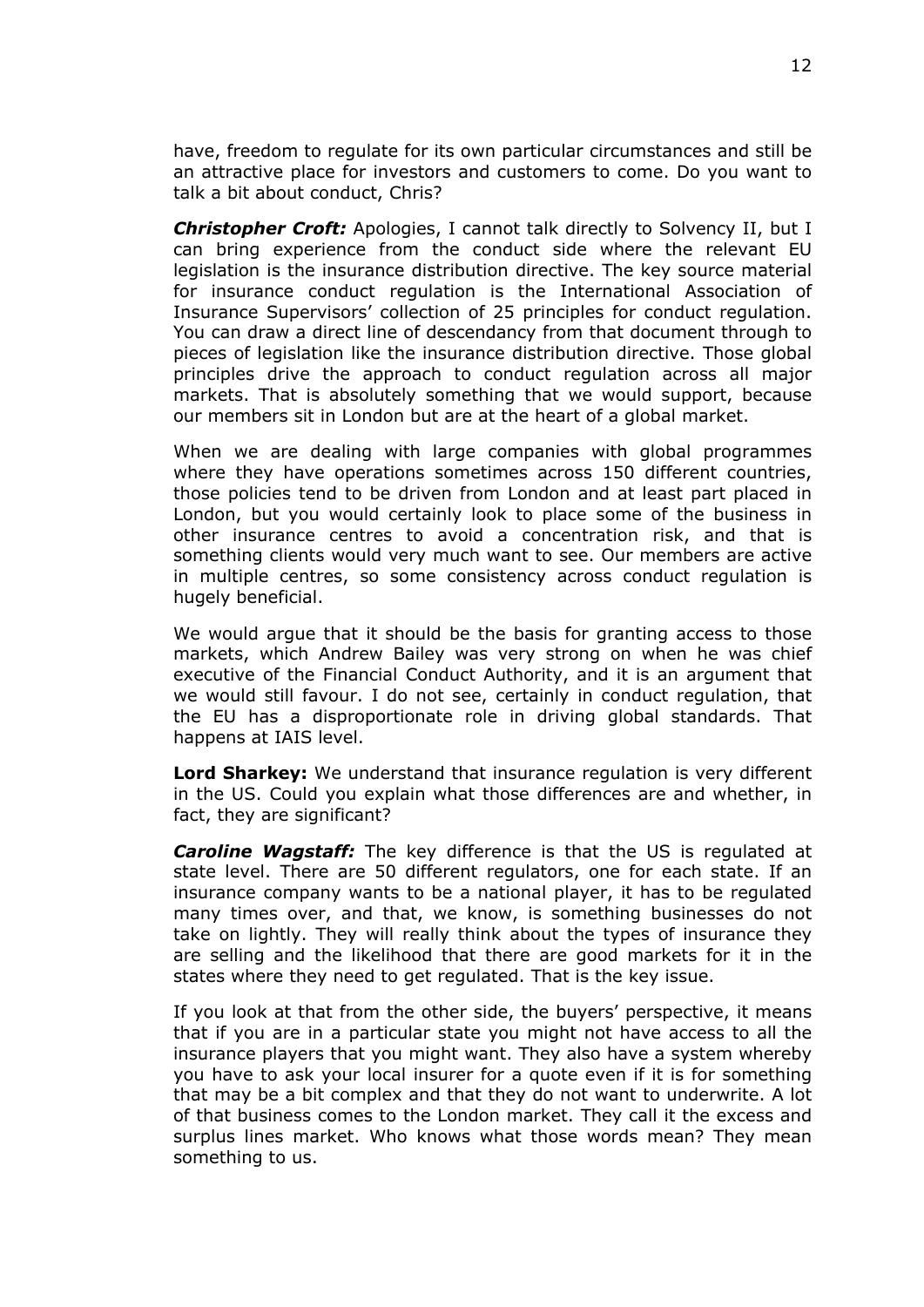In both those senses, that drives buyers' behaviour, because they do not have as much choice. I do not think it is a model that anybody would necessarily look to replicate, but it is useful to understand why it drives buyer behaviour.

**Lord Sharkey:** And drives business our way.

#### *Caroline Wagstaff:* Yes.

**Christopher Croft:** To echo that, they are 50 very distinct regulatory regimes. In contrast to the European Union, there is no concept of a single market in the US. You need to be licensed in every state where you want to be active. You cannot just be licensed in one to gain access to the others.

**Lord Sharkey:** Thank you very much. That was very helpful.

Q7 **Lord Allen of Kensington:** Good morning, Caroline and Chris. It is very helpful to hear your insights into this increasingly complex, for me, marketplace.

I want to go back to post Brexit and transition. Certainly, from what we have heard, financial services firms seem predominantly to favour the UK remaining closely aligned with the EU. Is that the case for the London market? What do you think the effect will be on the London market when the transition period ends?

*Caroline Wagstaff:* Operationally, in the London market, all the businesses, whether they were brokers or insurers, took decisions very early in the process not to wait to see what was going to happen. Post vote, people said, "We'll have to have a business in the EU in order to keep serving European clients and to insure European risks". They have all taken steps to do that, and the process has been expensive and slightly complicated, but now everybody is up and running. We do not yet have data that tells us what we think that will do to the London market. We know that the EU accounts for about 13% of the business that we do. We think that some of that will still come to London and be managed by Chris's members—the brokers—who then may place it back in the EU or elsewhere. We are not quite sure what the effect will be on our income, but there will undoubtedly be a reduction in the income, and we will expect that to continue.

As regards what else might happen, as I say, we want to stay quite close. There are bits of Solvency II that we would like onshored, and there are bits of it that we think we could usefully get rid of. We want to make sure that at the end of the transition period businesses that are operating under the temporary permissions regime are welcomed rather than deterred by the process they have to go through. It would be nice to keep them here.

Those are the sorts of things that we are looking at, as well as what flexibility we have to stay close but still be fit for our own future, for the things that London is good at. In the European insurance market, there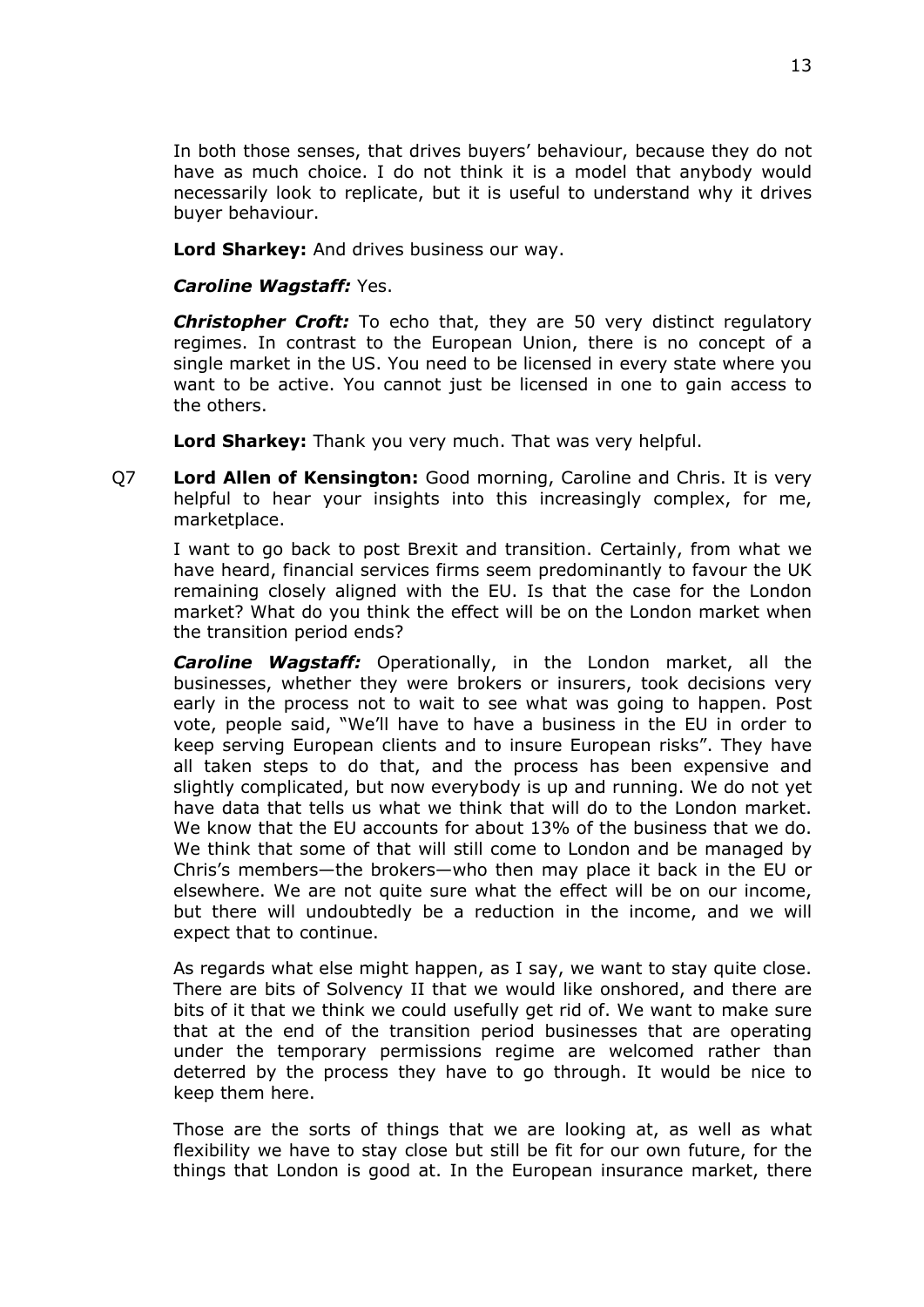are no centres that are comparable to London. There are some strong reinsurance centres, but most of it is local markets dealing with local risks. A lot of those European buyers still want to come to London for the risk solutions that we can offer.

*Christopher Croft:* From our experience, referring back to the insurance distribution directive, which was the relevant EU legislation covering our members, one of the things it does not have are any equivalence provisions. Whether the EU was going to provide some regulatory solution granting equivalence to our sector was never a question for our membership. All our businesses that wanted to carry on servicing EU clients had to establish a business within the EU. That is something we initiated very soon after the referendum result, and which could, I suppose, create the possibility for some sort of divergence from the UK.

Going back to the point I made earlier, we see the insurance distribution directive as very much a descendant of those IAIS core principles, and we are very supportive of global standards across all markets and want to stay very close to that sort of text.

**Lord Allen of Kensington:** A lot of companies have put reverse branching in place. Will it have an impact on that? Do you see any of this having an impact on our share? Is it likely to improve our share, or is it likely to diminish it?

*Caroline Wagstaff:* The early signs are that some business has definitely been lost to London that is now written in the EU itself, because it has to be there. We will have to unpick the numbers, because we are also seeing new business from markets such as the US. It will be an interesting question. Currently, we only have data until the end of 2020, so we have not even seen fully post Brexit. This is just the pre-transition transition period. It will be interesting to see what happens.

The question about reverse branching is whether people are being asked to duplicate activity that they have already done with a respected regulator in another country. That is a problem we have seen in a number of different places. There is a duplication of effort when the information already exists somewhere but the regulators in the UK will ask you to do it all over again, and we would definitely want to try to resolve that.

*Christopher Croft:* The specific challenge will be how the regulators will treat the branches of EU entities or EU subsidiaries that our members have opened in the UK, because they will be entities dealing with no UK clients; they will be dealing with sophisticated corporate clients overseas, so they pose very little threat to the core purpose and risks that the FCA in particular is there to guard against. We had hoped to see a supervisory regime that reflected that reduced risk. We will have to see as we emerge from the temporary permissions regime.

**Lord Allen of Kensington:** Caroline, building on your point, as well as effort I am assuming there is cost. Is there any sense of what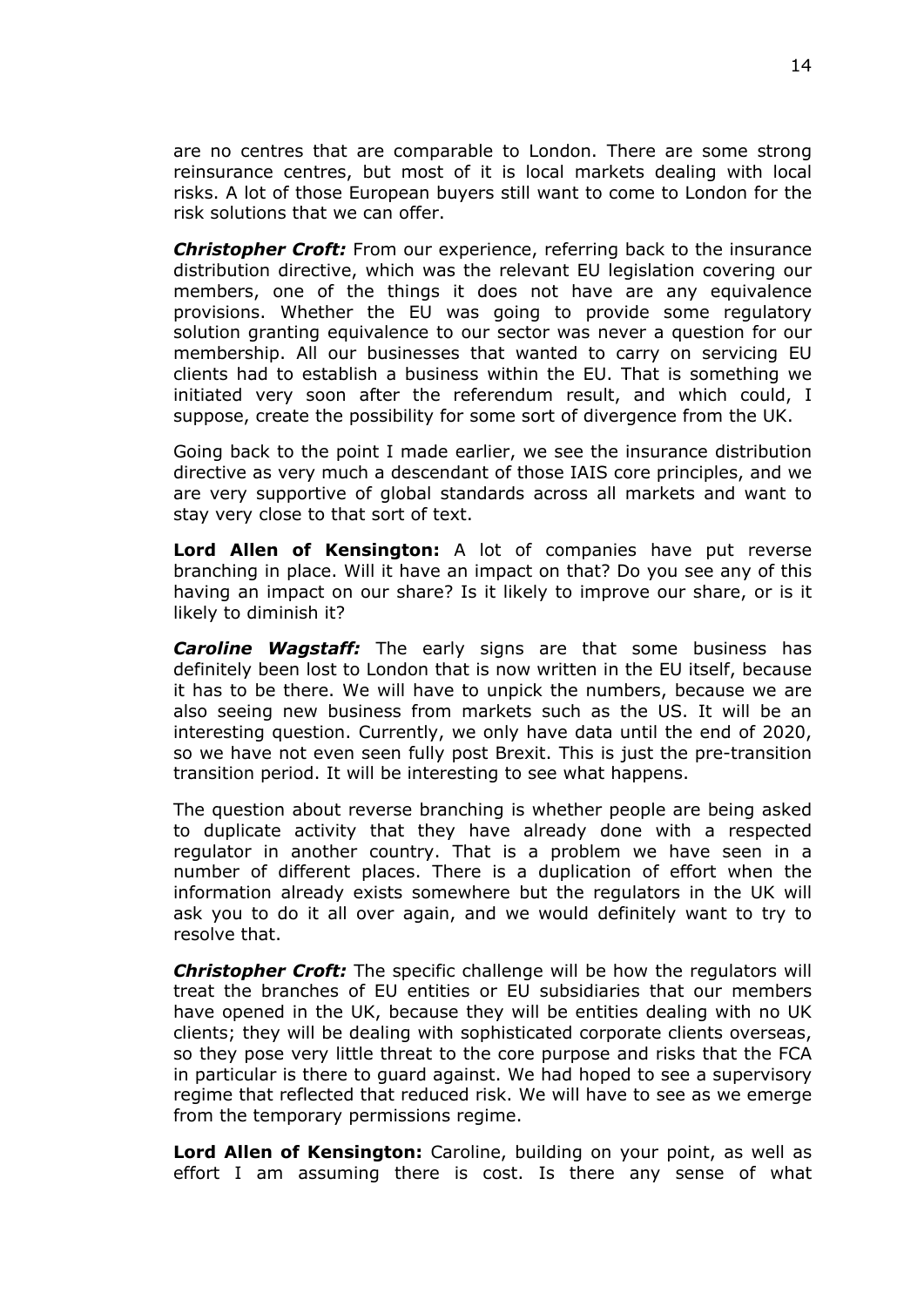disadvantage that is? How material is that in costs as well as in effort and complication?

*Caroline Wagstaff:* It is almost impossible to quantify the regulatory costs in that sense. We tend to look at it like this: what is the additional operational cost and what is the lost opportunity cost? We only have anecdotal evidence on the operational costs, because different businesses are structured in different ways and share different costs. What we hear about pretty consistently is the time and effort required.

We chatted to a US insurer operating in London that also has quite extensive EU operations, and it said that it probably sees the national regulator in its EU countries maybe 10 times a year, whereas it sees the UK regulator between 100 and 150 times a year. Think about the cost in senior management time, support staff and paperwork, and that is on top of the normal reporting stuff. The sense we get is that it is really hard to quantify. I wish we could. It would make for a much more compelling argument. The anecdotal evidence is that it is expensive in time and effort. We then worry about what we are losing in opportunity cost because it falls into the just too difficult category, so "Let's go somewhere else".

Q8 **Lord Allen of Kensington:** My final question is on the threat of change. If you see a divergence between UK and European regulation, or legislation for that matter, is it a threat? If it is, how material would that be? It goes back to the duplication point and having to satisfy different jurisdictions.

*Caroline Wagstaff:* At the moment, when you look at how people are operating, the market feels quite successful. Insurance companies are delivering quite strong results. As the market turns and perhaps becomes more competitive, there will be questions that businesses ask themselves, such as whether they bring investment, whether they bring business and whether they bring people to the London market.

We undertake market research at pretty regular intervals. We did a piece about eight years ago, and the chief executive of one of the risk management associations said—his words were quite compelling—that London was one of the most difficult regulatory environments in which to operate. We do not think that has improved in the last eight years. That is a perception that cannot be helpful if you are trying to grow and develop your market.

*Christopher Croft:* To emphasise that, in the client research which the FCA commissioned as part of its wholesale insurance broker market study, which was published in 2019, it spoke to overseas clients and asked them what the biggest impediments were to bringing more of their business to London. The No. 1 factor they cited was the cost and complexity of compliance and duplication of compliance checks between domestic markets and when the business is brought to London. It is a live issue.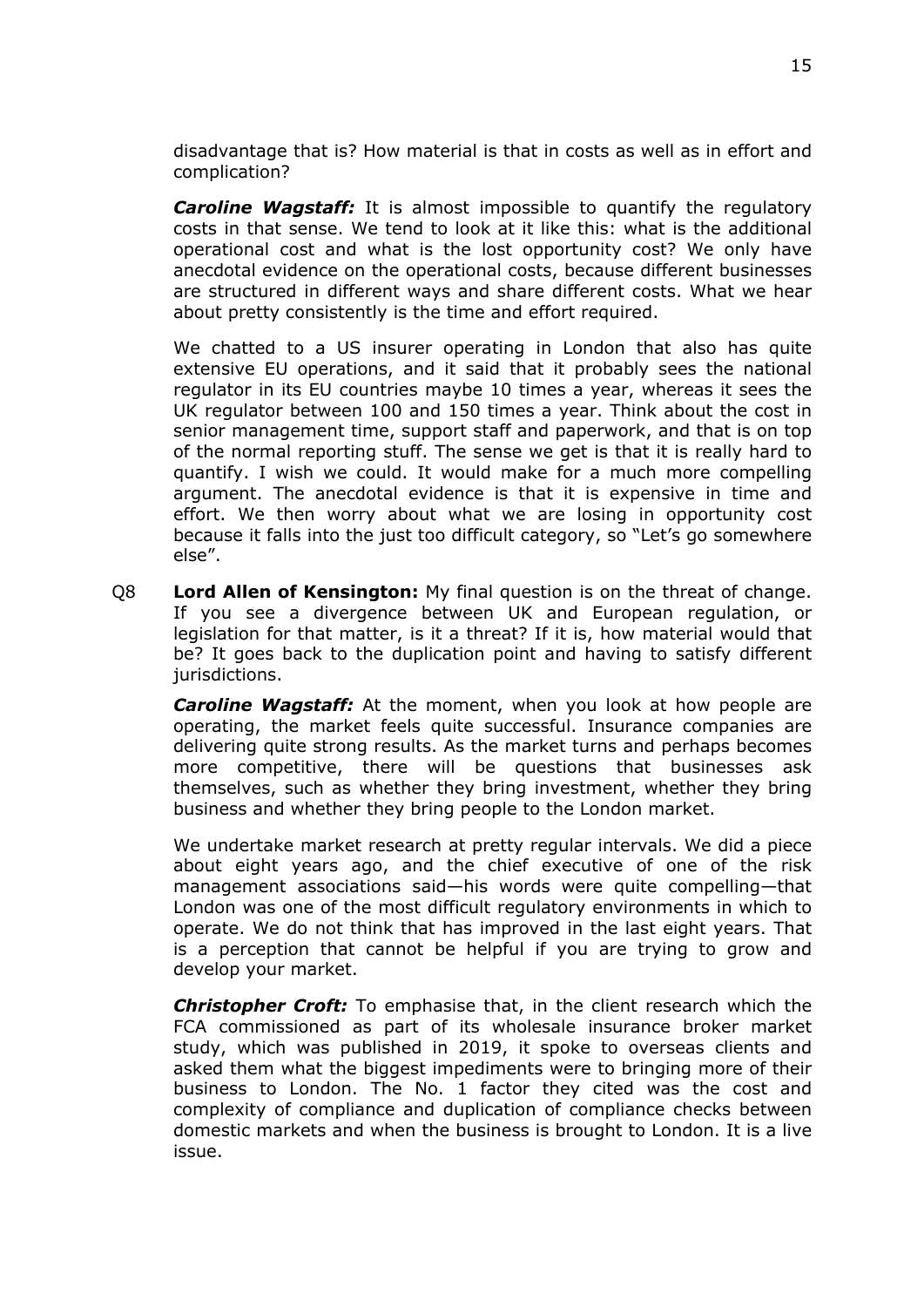**Lord Allen of Kensington:** Caroline and Chris, thank you very much.

Q9 **Lord Trefgarne:** I, too, want to ask about costs. What proportion of your expenses is attributable to regulators' costs? Who bears those costs? Is it the industry itself or the firms? What would change if those costs fell away?

*Caroline Wagstaff:* As we said, it is sadly almost impossible to quantify which bit of the cost burden is attributed where. Ultimately, the client will bear the cost, because the cost of any service or product will have baked into it the operational costs of delivering it, and the higher those costs are, the more will end up, ultimately, at the customer's door.

I do not think it would just involve the increased price. It is also the difficulties that it might involve for them in the processes they have to go through, the simplicity of that and the time it takes, which is quite hard to quantity. As I say, it is almost impossible for us to come up with a number, but we know that we could be more competitive if some of those things were simpler.

**Lord Trefgarne:** You said during your opening remarks that your business has been pretty static in the last two years or so. Is that a result of the pandemic? Is it likely to stop before too long?

*Caroline Wagstaff:* The numbers I quoted were pre-pandemic numbers. It was stagnant before we went into the pandemic. We have not yet seen the data from the pandemic; the data is sadly always about 18 months behind us, so we are slightly looking in the rear-view mirror. Anecdotally, we do not believe that the pandemic has been harmful to the London market. Quite a lot of domestic markets have reduced their appetite for risk, so that business has come to London, albeit in our traditional areas of expertise—marine and aviation or things like directors and officers risks—and from our mature and existing markets such as the US. We think that the pandemic picture, when we look at it, will be relatively robust.

*Christopher Croft:* The geographical profile is very important; Caroline touched on it at the beginning. Where we have seen less penetration from the London market is in Asian markets and Latin American markets, and particular countries where global economic growth tends to be focused, and with economic growth comes demand for commercial insurance. Clearly, particularly with Asian markets, the challenge we have from Singapore as a potential rival centre is significant. Our ability to grow further in the future will be down to our ability to compete very keenly with those other centres.

Q10 **Baroness Bowles of Berkhamsted:** I would like to drill down a bit further into the assessment of the regulatory framework that is faced in the UK. We have already touched on a lot of this, but, to clarify further, is your concern about the content of the policy itself, the particular judgments made by the regulators, where they are given discretion to make them, or the speed and efficiency with which they implement their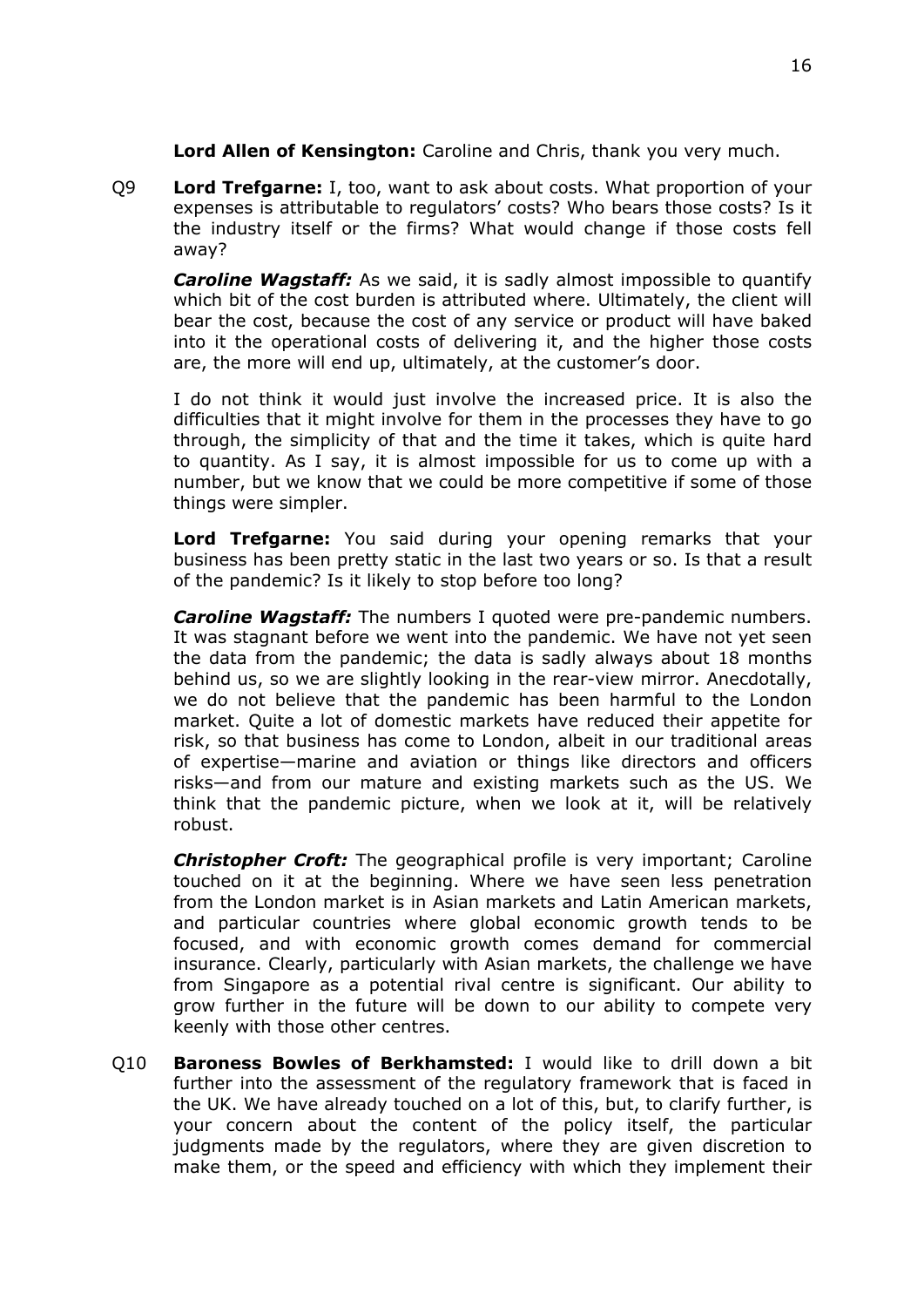processes? In connection with the last, I think you just said that there is almost 10 times as much contact with UK regulators as you might have with regulators in other countries. Does that slow things down rather than speed them up? That would seem somewhat perverse.

*Christopher Croft:* To pick up on the last point first, I think there is a genuine issue, and it is a very common piece of feedback from our members, with the FCA's ability to run its core processes efficiently at the moment. The FCA is under a statutory service-level target to approve new appointments of individual staff or applications for extending regulatory permissions within 60 days. What that actually means in practice is that it has 60 days once a case officer has been appointed and has assessed the application as complete.

Typically, it is taking three to four weeks to appoint a case officer, and if a case officer decides that one of the questions is not fully completed they send it back and cease to be your case officer, so you have to start the process again. Often, the 60 days does not start until quite a long way into the process, from the firm's point of view, and the FCA is routinely missing those statutory targets. It is a significant issue for commercial firms that have appointed someone to a senior management position who is then unable to take up the role until they have their regulatory permission, which is taking several months to complete. Yes, there is an issue, but it is at that core service level.

As we said before, our main issue is how disciplined they are to the principles which the framework should set for them, rather than necessarily the framework itself, and that they are very clear that where they are intervening they are intervening because there is a genuine potential for market failure that regulatory intervention can address, and not, as we saw in the case of the fair value product review—there are other instances—where their lack of precision has allowed the scope of their intervention to creep into sectors where it is possibly not appropriate.

*Caroline Wagstaff:* If we look at the PRA, we have talked about the ILS regime and the fact that that is very much hindered by the fact that the process is not competitive with other places where people could make applications. Again, the Solvency II review is another opportunity for us to kick the tyres and see whether this is fit for purpose and fit for the future in the new world that we operate in. It kicked off that process, but it does not feel very ambitious. It does not feel as though it is looking at some of the duplication and relevance that we would question. It is still not questioning the collection of data that, as far as we understood, simply went to EIOPA and was not dealt with in the UK at all. It still does not seem to say, "We don't need that any more, so you don't have to fill out that data". There are definitely examples on both sides of the house, we think, of the detail of speed and content as well as the overall approach.

Q11 **Baroness Donaghy:** Good morning. I have questions about building in the promotion of competitiveness and what regulatory obstacles other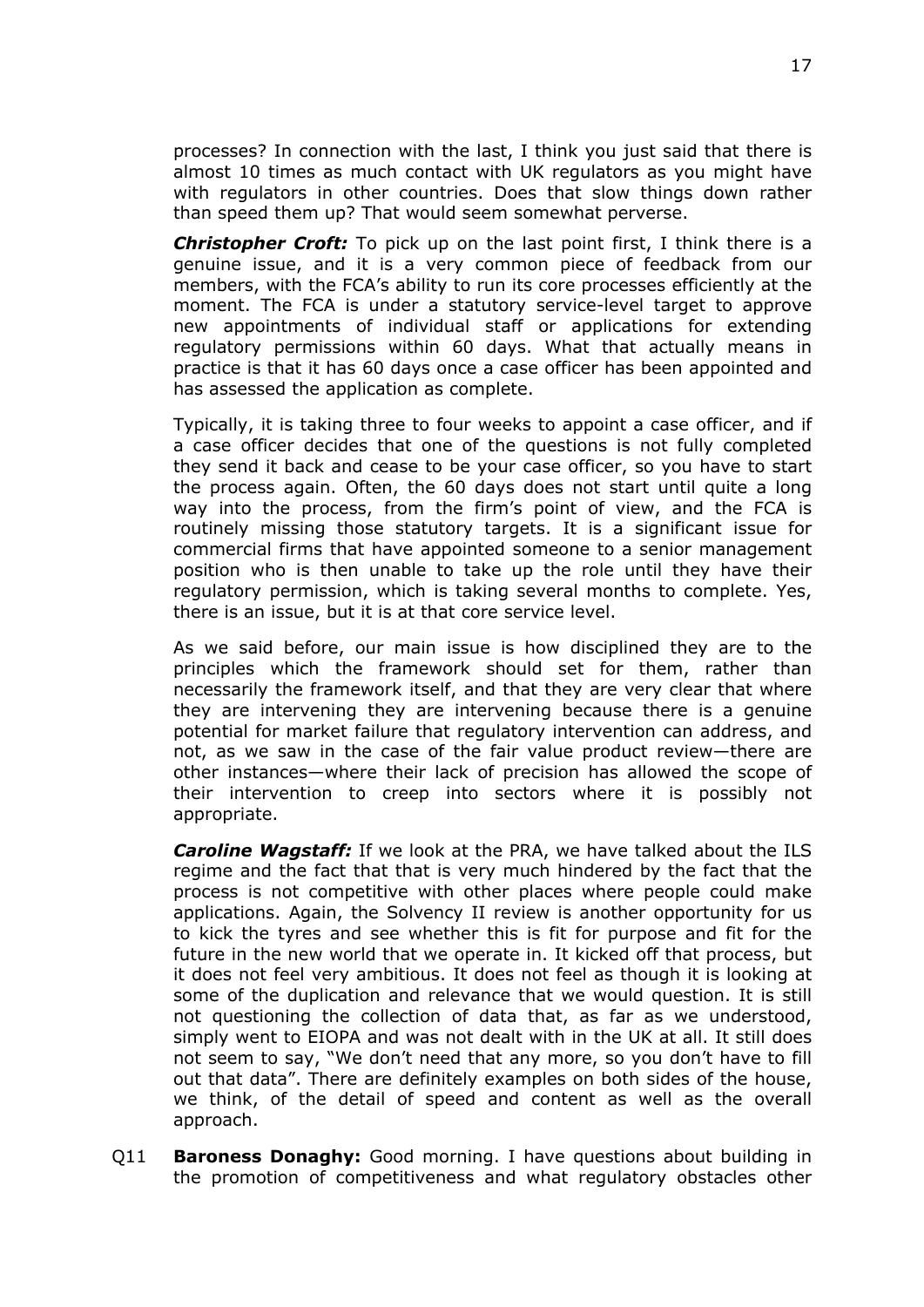than those you have already mentioned you would outline.

Before I ask them, I am interested in this issue. You mentioned Singapore. We understand that their regulators are super-smart, super well paid and well resourced. I understand that this might be a difficult question for you to answer, but I will ask it anyway. Christopher, you mentioned the core business of the FCA. Do we get what we pay for? Has it been thought about in the industry that, if we want super-flexible, super-speedy, super-smart people in our two main regulatory bodies, they have to be adequately resourced?

*Christopher Croft:* That is a principle that it would be hard to argue against. To go back to the example of the core processes, they are not meeting their fundamental purpose at the moment. If they are not hitting those service levels, it is a significant issue. It is at the heart of running an efficient and effective regulatory regime. I cannot say why that is at the moment in the FCA. Yes, absolutely: regulators should be adequately resourced to deliver the sorts of services that are expected of them.

*Caroline Wagstaff:* It is also a question of skill set. Markets want people in the regulators who genuinely understand their business, have some current expertise in it, understand how it is evolving and the sorts of things that are going on in it. That should also be a very important part of what is going on. I definitely cannot speak for how well the Singaporean regulator pays its staff. Our members tell us that in Singapore particularly, but in other jurisdictions as well, the regulators that have either an economic growth remit or a competitiveness remit operate in a more welcoming way.

As a flight of fancy for a Tuesday morning, imagine that you are starting an insurance company. If you were to go to Singapore or Bermuda, there would be very much a sense of the regulators coming with the development people, putting their arm around you and helping you through what is still a difficult and complicated process. It is as though they want you to pass the exam; they want you to succeed in the process. There is a dialogue asking questions helping you to get the right information together. The experience here in the UK, as we understand it, is rather more, "Here's a website. Go figure it out yourself, put your application in and we'll come back with some questions". It is as much about culture as it is about anything else. It is about really wanting to encourage people to come.

We think that a competitiveness remit puts the shingle out and says, "We're open for business. This is UK plc, and we would like you to come to our market". We do not believe that can be a bad thing. We know the regulators have a different view. They have been quite public in their view on what a competitiveness remit does. We think that they are smart people and they should be able to balance a view on economic stability and competitiveness duty, and put the pieces together to make it work.

**Baroness Donaghy:** Thank you. That brings me neatly on to ask for your view on whether you think an objective should be included to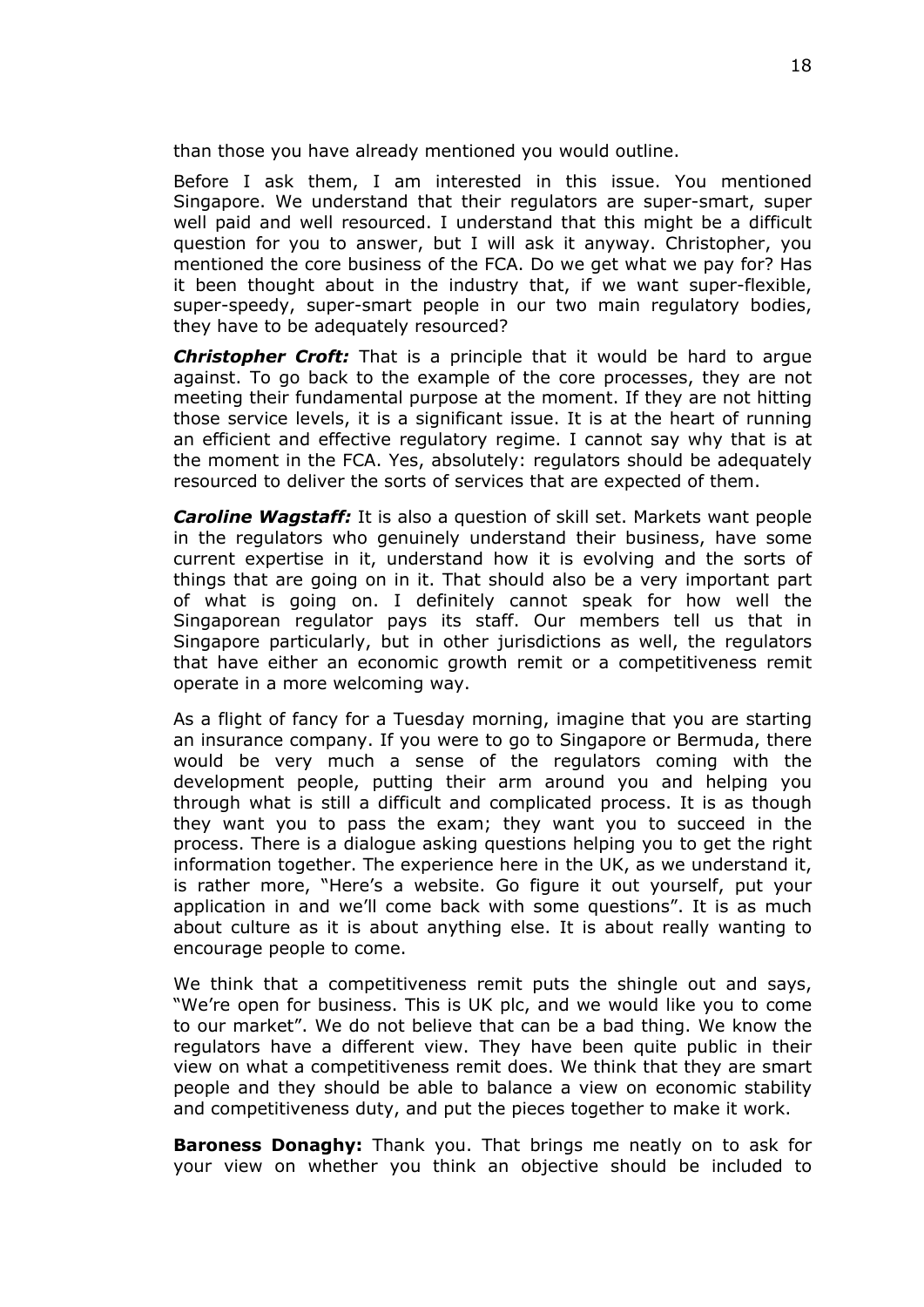promote competitiveness for the UK, or whether more is needed. You said change of culture and a speedy process, but do you think we should build in the issue of competitiveness?

*Caroline Wagstaff:* Yes. We have been asking for this as the London market for well beyond my tenure, but still with the involvement of the market, for at least five or six years. We believe that if you put the competitiveness duty in place that will be a great start, but it is only a great start if you then put the accountability measures behind it that say what is changing as a result and whether people are being held to account for that. To put it colloquially, you have to give it some teeth, otherwise it is just warm words on a page.

*Christopher Croft:* I echo that. As I touched on earlier, it is about a balance of objectives so that the FCA—I speak from our experience—can be rewarded for certain sectors having some life and innovation to them. At the moment, it is too easy to achieve the stability of the graveyard, a phrase that Andrew Bailey used to use when he was chief executive of the Financial Conduct Authority. The competitiveness and growth objective will mean that there is more focus on promoting the market, as Caroline suggests. If the objective is just some words on a piece of paper, it needs the accountability and cultural change necessary to deliver the change.

**Baroness Donaghy:** Would there be trade-offs with respect to the promotion of safety and soundness and customer protection if regulators were required to promote competitiveness?

*Caroline Wagstaff:* I do not believe there would. We are saying that we do not want a dilution of the regulation. We do not want them to weaken anything that is there. We would just like them to make it more about how we can welcome people, not that the hurdles they have to cross are any lower.

Regulators are smart people. They can weigh these things up and, we think, achieve all of them. I know there are people saying, "It will all end in tears if this is the remit", but we do not believe that is the case, because we are trying to attract the right businesses to the UK businesses that will sit well within the UK framework and the UK rulebooks—and bring something really useful to the UK economy.

*Christopher Croft:* It is about having precision and discipline within regulators to recognise that there are some sectors, which we would argue ours is, where clients are sufficiently sophisticated that they do not need the same level of regulatory intervention to achieve the optimal outcome for them. That is something we hope that the competitiveness and growth objective will drive in regulatory thinking.

**Baroness Donaghy:** I expect you will say that it is anecdotal, as you said in answer to previous questions, but do the regulatory obstacles that you have highlighted cause any migration of business, or companies themselves, outside the UK, or could they in future?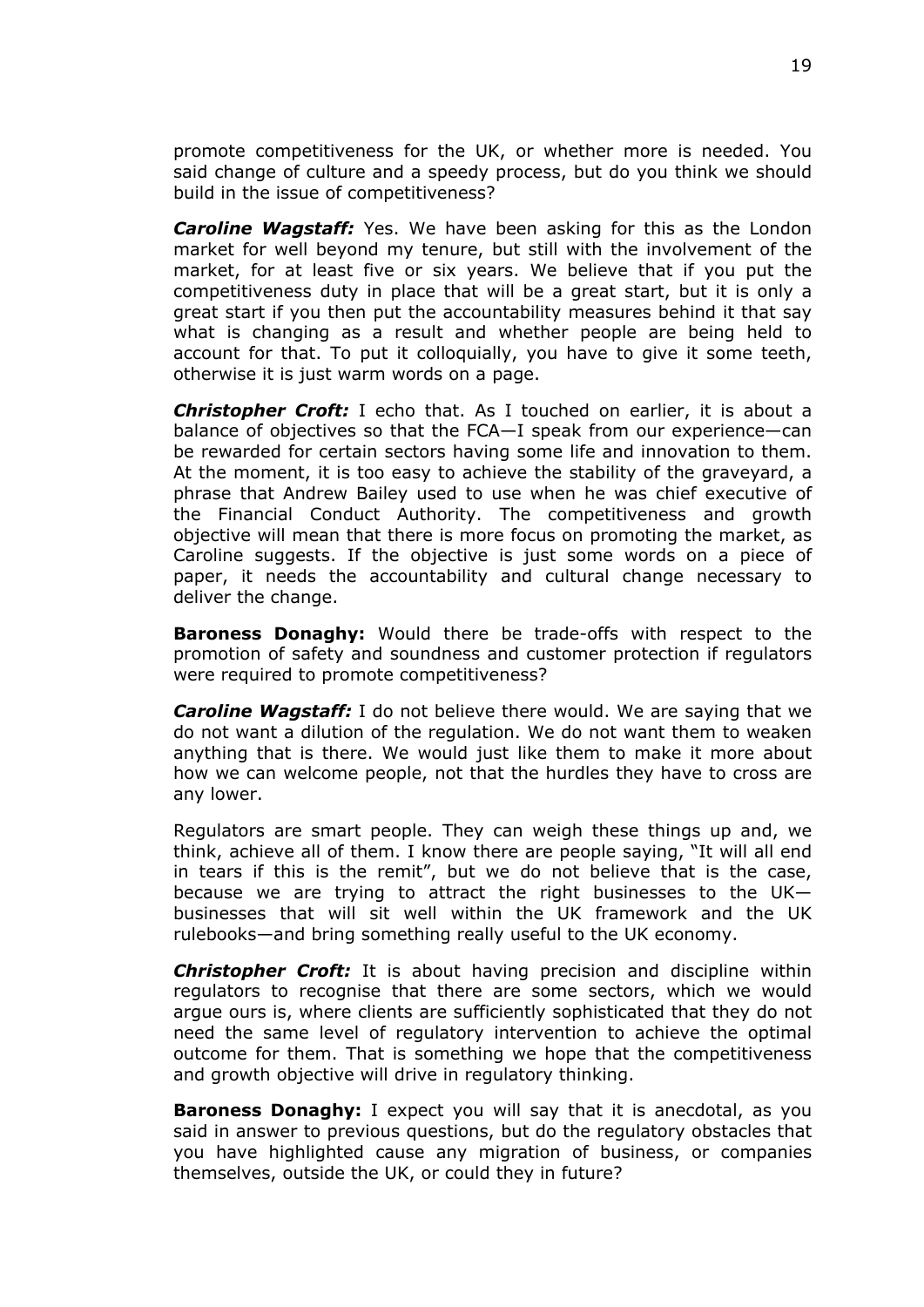*Christopher Croft:* It is not anecdotal. I referred earlier to the client research that the FCA carried out as part of its wholesale broker market study, and that absolutely says that there is business that might flow to London but does not because overseas clients find the regulatory regime complex and costly to deal with.

*Caroline Wagstaff:* To go back to the ILS example, we think that about US\$700 million of ILS investment was done in Singapore that could have been done in London. We are absolutely seeing that business not happening in London, and that is a genuine loss.

*Christopher Croft:* It is a genuine challenge for the future, because the emerging risks from climate and cyber will require access to ever-growing levels of capacity to provide the right insurance solutions. Something in the region of \$1 trillion-worth of alternative capital could be sourced through an active ILS market in London, and at the moment we do not have the ability to access that level of capacity, so our ability to meet the emerging challenges of climate and cyber will be slightly compromised by that.

**Baroness Donaghy:** Thank you very much.

Q12 **Lord Reay:** I should declare that I am a member of Lloyd's and I own shares in the following insurance companies: Aviva, Prudential, Legal & General, Zurich and Phoenix. I have some bonds in Hiscox.

In terms of London's main global market competitors—Switzerland, Singapore and Bermuda—what are the main differentiators, and to what extent is any competitive advantage due to regulation, tax policy or any other market forces?

*Caroline Wagstaff:* To take that in reverse order, we do not believe that tax is so much of an issue, particularly when you look at different sectors of the market. The red thread that you see if you look across those competitors, particularly the growing markets, is that their regulators definitely have set within their duties or responsibilities a growth and competitiveness remit. Other countries such as Australia and Hong Kong have it. All those regulators have a remit that says, "You need to look at whether you are promoting economic growth or you are helping competition in the financial markets". We think that makes for a different flavour of regulation that is somewhat more welcoming; there is definitely more of what we call a welcome mat culture, where people are genuinely helped through the process. We think that gives them a competitive advantage that we do not have.

*Christopher Croft:* I absolutely second that. It is the mindset among regulators rather than necessarily the particular framework: "It's happening, make this work", rather than, "Fill in this form and come back and see me later".

**Lord Reay:** You have touched on this briefly before, but perhaps you can elaborate. What is the experience of UK insurers trying to break into non-UK markets? What role do any regulatory obstacles play in that?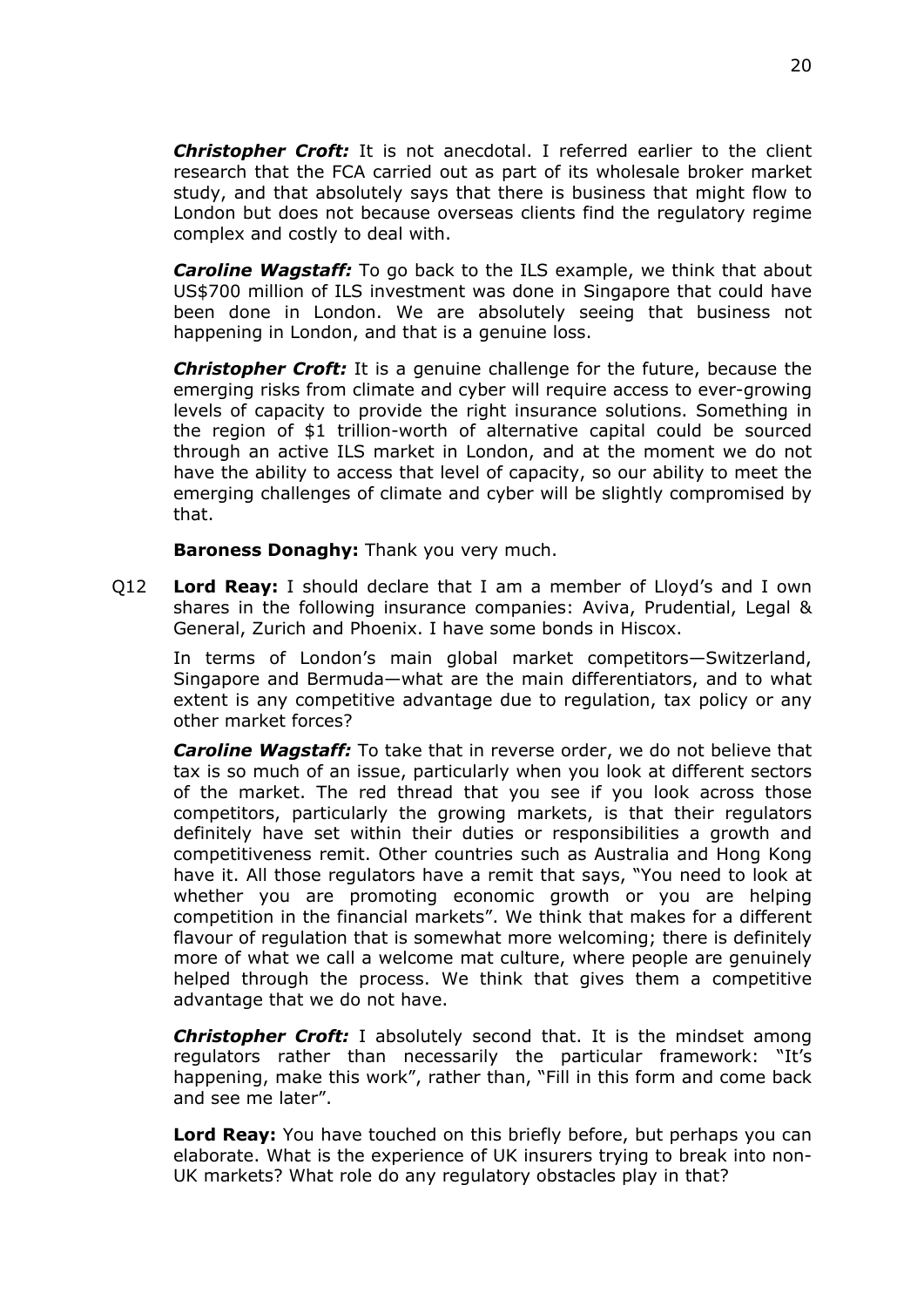*Caroline Wagstaff:* As I said, quite a lot of the London market's business comes from outside the UK. We think that one of the strengths of the London market is that it is very complementary to domestic markets, because they often do not have the expertise or capital to look at the specialist risks that the London market does so well. There is definitely a complementary nature to it. In some countries, there are definitely trade barriers, particularly in reinsurance and some other sectors, where it is more difficult to do business. We think that there are increasing amounts of trade that can be done.

As Chris said, we are particularly alive to the problems in the emerging markets. We know that often, in the first instance, customers want to use a local insurer, the sort of people they feel they have relationships with and who understand what they are doing. We want to be able to support those local insurance markets either through reinsurance or by them passing on specialist risks that they do not want to take. We definitely need to keep growing our overseas business to stay competitive. We have been participating actively in the Government's trade discussions to identify opportunities and possible threats.

**Lord Reay:** What are the main emerging markets that you are keen for UK insurers to develop into? Are they the smaller Asian or Latin American markets? Which area are you thinking of?

*Caroline Wagstaff:* Both of those. Historically, as economic growth develops, people acquire more insurable assets, and that tends to drive insurance growth. Quite a lot of those countries have real exposure to natural catastrophes, whether that is earthquake or flood. Those are exactly the communities that need the protection of insurance and reinsurance. There is a real need to be developed in those markets to protect and enhance those economies.

*Christopher Croft:* Where there is potential to increase the flow of business, and where we hope the competitiveness and growth objective would have some impact, is for increased regulatory dialogues between the UK regulators and their overseas partners, so that they can become more comfortable with each other's regulatory regime and can begin to find the ability to rely on other supervisory judgments. One of our issues with the FCA is that it tends to be slightly unclear about the perimeter of its powers. If you have a client in a well-regulated territory in the United States or elsewhere, and they are dealing with their local broker who principally owns that client's relationship, they will go through a lot of the basic regulatory checks at the start of building that relationship, to establish who the client is and some of the anti-money laundering checks.

When that business, because of client demand and the need to access the sorts of excess markets that Caroline talked about, cannot be placed domestically so it flows into London, it is not clear that the FCA will allow our members to rely on the checks that were originally made, so they tend to repeat them, because, as I said before, compliance departments tend to be naturally risk averse; it is how they work. You are introducing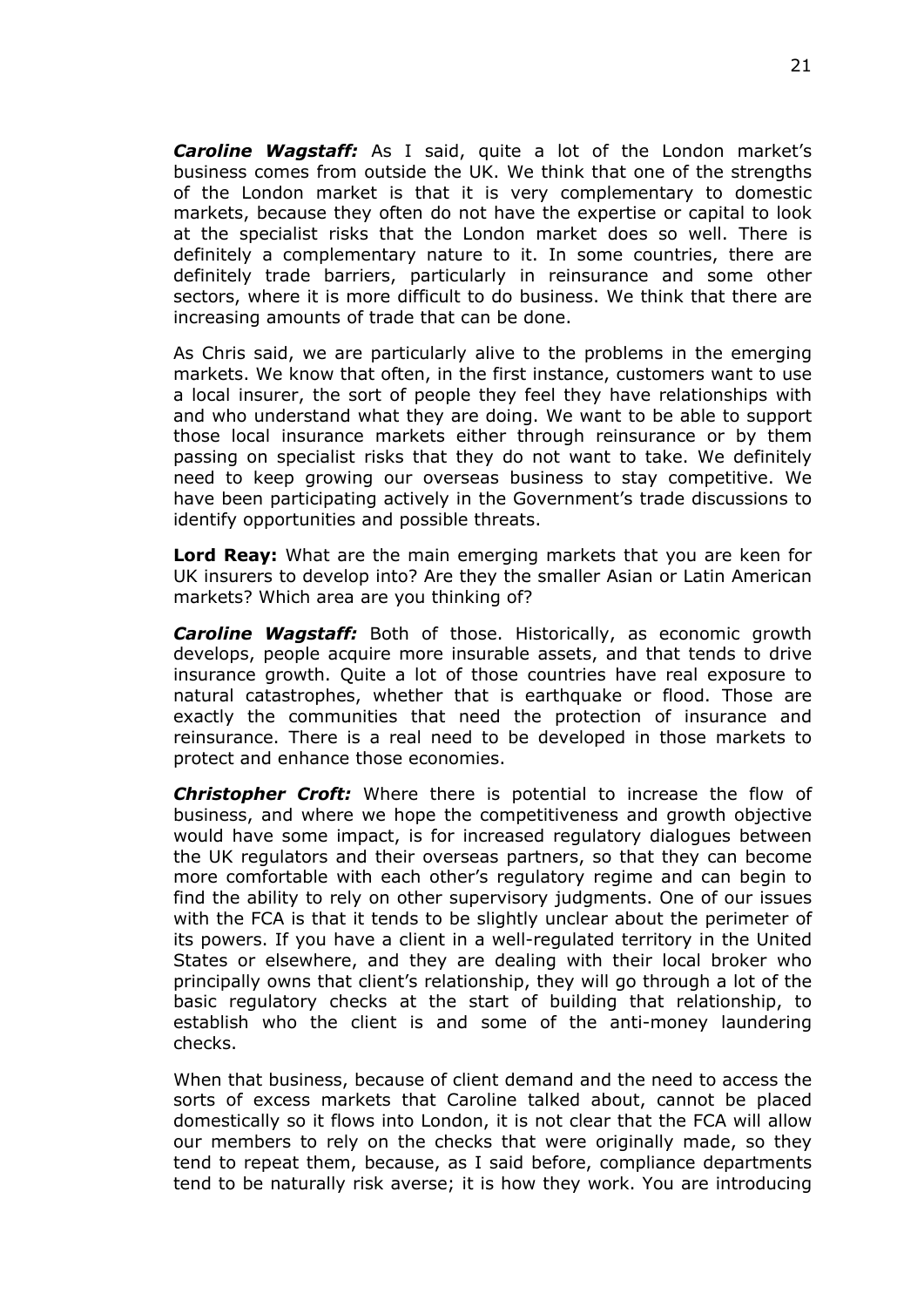an unnecessary level of cost. It just adds grist to the mill in that process. There is a huge opportunity for a regulatory dialogue to try to smooth that passage and remove the overall burden from global business.

**Lord Reay:** Can I go back to my first question comparing the three geographic competitors and perhaps paraphrase what you have said, which I may have got wrong? The regulations themselves are not altogether different, or one more competitive than the other; it is the way they are interpreted. London puts itself at a disadvantage, because we interpret the rules in perhaps a more certain way. It is not tax and it is not capital requirements in Bermuda and Singapore that are causing the competitive issue. Would that be correct?

*Christopher Croft:* The one difference—I think Caroline touched on it—is that the regimes in those territories have at the moment something equivalent to the competitiveness and growth objective that the Treasury is now proposing. It is important that that is enshrined in the regulatory framework, but then, as we said, that it goes from an objective on a piece of paper to actual behavioural change in line with some of the examples we cited.

*Caroline Wagstaff:* At the end of last year, the Bermuda Business Development Agency was heavily promoting itself as becoming the green finance centre of expertise, something our Chancellor would like London to become. One of its key selling propositions was the historical ability to look at hurricane and weather risk, and another was the nimbleness of its regulatory regime, its responsiveness and its ability to pivot and change and meet new needs. In a sense, that says it all. That is how it is selling itself. We have one of those; we have all the weather expertise and climate modelling expertise, but we do not have the other.

Q13 **Lord Reay:** I have a final question, which is about a recent case last year when some of the big insurers were taken to court for refusing to pay out on Covid-related business interruption cases. I got the impression that it gave the industry a bit of a bad name. Could you talk about the repercussions of that and whether it has reflected badly on the London market?

*Christopher Croft:* That was absolutely an example of the FCA acting properly within its remit as a regulator. In that instance, it identified a genuine market failure and found a swift measure to resolve it and ensure that customers got the right outcome. We very much applaud the FCA for that initiative. Hopefully, it will reflect on some of the core drivers of how it arrived at that initiative and apply them across the rest of its approach to the sector.

*Caroline Wagstaff:* From a reputational point of view, you are absolutely right. People need to know what insurance they are buying and what gets covered. Policy wordings need to be clearer. The industry has to learn lessons from the business interruption issue. I think it is trying to do that and everybody has been very alive to it. It has been a lesson learned for the industry. People recognise that we have taken a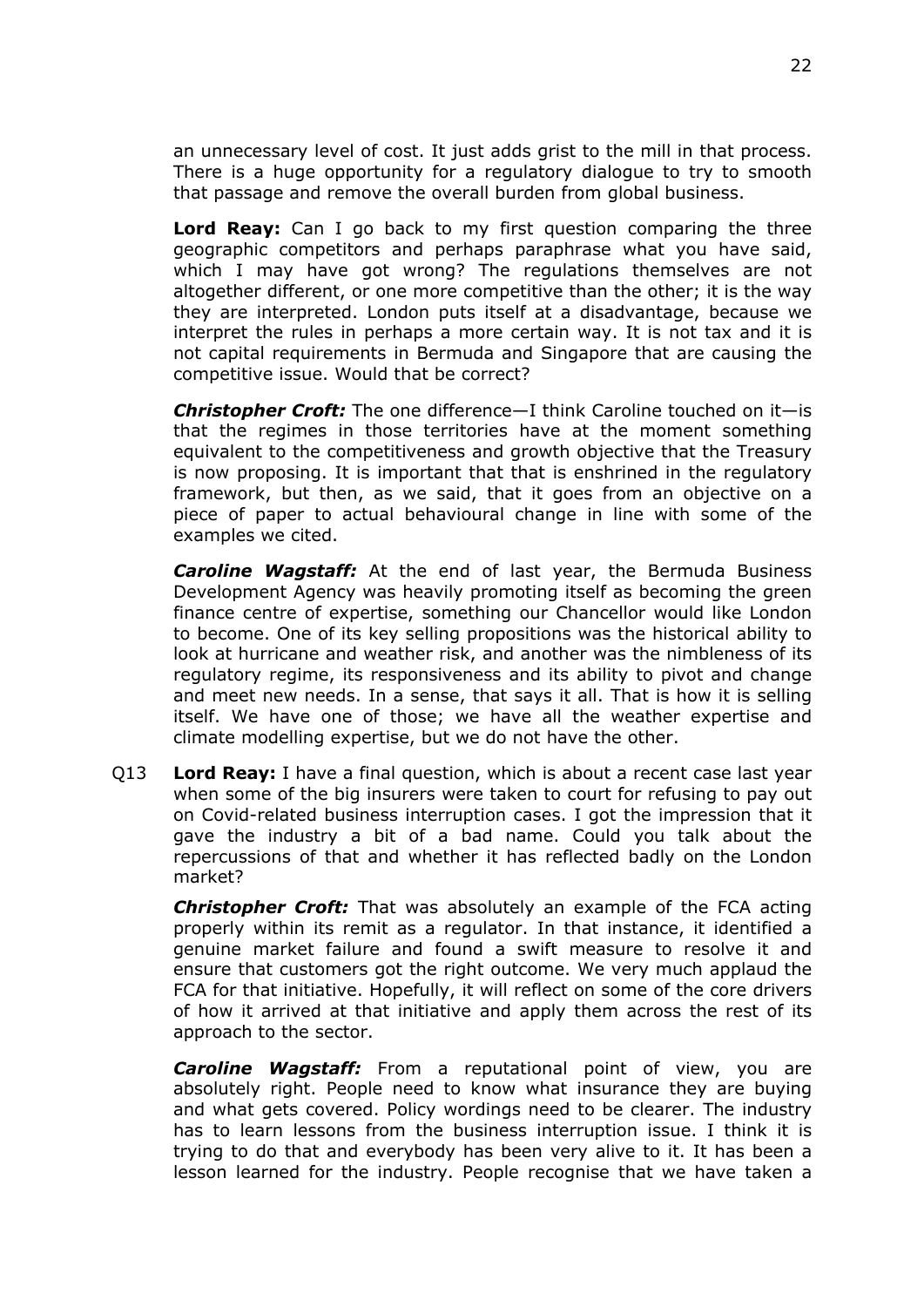reputational hit, and quite rightly; when people feel they have been let down, that is a bad thing.

Again, to the credit of the regulator, lots of customers in other countries said, "We wish our regulator had done the same thing as the FCA". They are enmired in five years of up-and-coming litigation to try to get to a resolution of the issue. A lot of what we said may sound a bit negative, but we think this was a very positive intervention by the regulator and one where the UK was leading in how that was dealt with.

**Lord Reay:** Thank you very much.

**Lord Cromwell:** You touched earlier on the one-size-fits-all approach and that that is a regulation issue that perhaps we could address. You also talked about the cultural and organisational treacle of the regulators. The cure you are suggesting is putting a competitiveness objective on their "To do" list. Do you really think that will change that culture, and, if so, how long will it take?

*Caroline Wagstaff:* I do not think it will change the culture unless some accountability goes alongside it. I do not think giving the regulators the remit alone will change anything. I hope it will change because alongside it will go a greater understanding of proportionality: which customers and which markets pose what type of risk to the system they are trying to protect. You would hope that a better understanding of that, plus a sense of trying to be more welcoming, and growth and competitiveness, with some accountability that matches up to all that will genuinely make change. It will not make change overnight. Change anywhere does not happen like that, but you could see some early steps that would be helpful.

**Lord Cromwell:** It is a big change. I hope you are right.

Q14 **The Chair:** Can I stay with the relationship with the regulators? You talked about some of the concerns and anxieties, some of the sand that slows down the whole process. You have presumably raised these points with the regulators on many occasions. What has been the response of the regulators to your concerns? Do you feel that you have a sufficient level of dialogue with the regulators on these issues? To the extent that you are frustrated by the lack of response, to what extent does the Treasury take account of your concerns? Perhaps you could explain the dynamics of the relationship between the industry and the regulators, and then ultimately the Treasury, in a little bit of detail.

*Christopher Croft:* Yes, we raise those concerns with the FCA. I am not sure to what extent they are taken on board. For some of the more formal mechanisms that we have to provide this sort of feedback, I can point to a consultation it carried out on operational resilience in the industry. It published a consultation paper on 5 December 2019 arguing for a new level of rules to help it establish operational resilience in regulated firms, a principle that nobody has any argument with. We would have said, "You already have the systems and controls handbook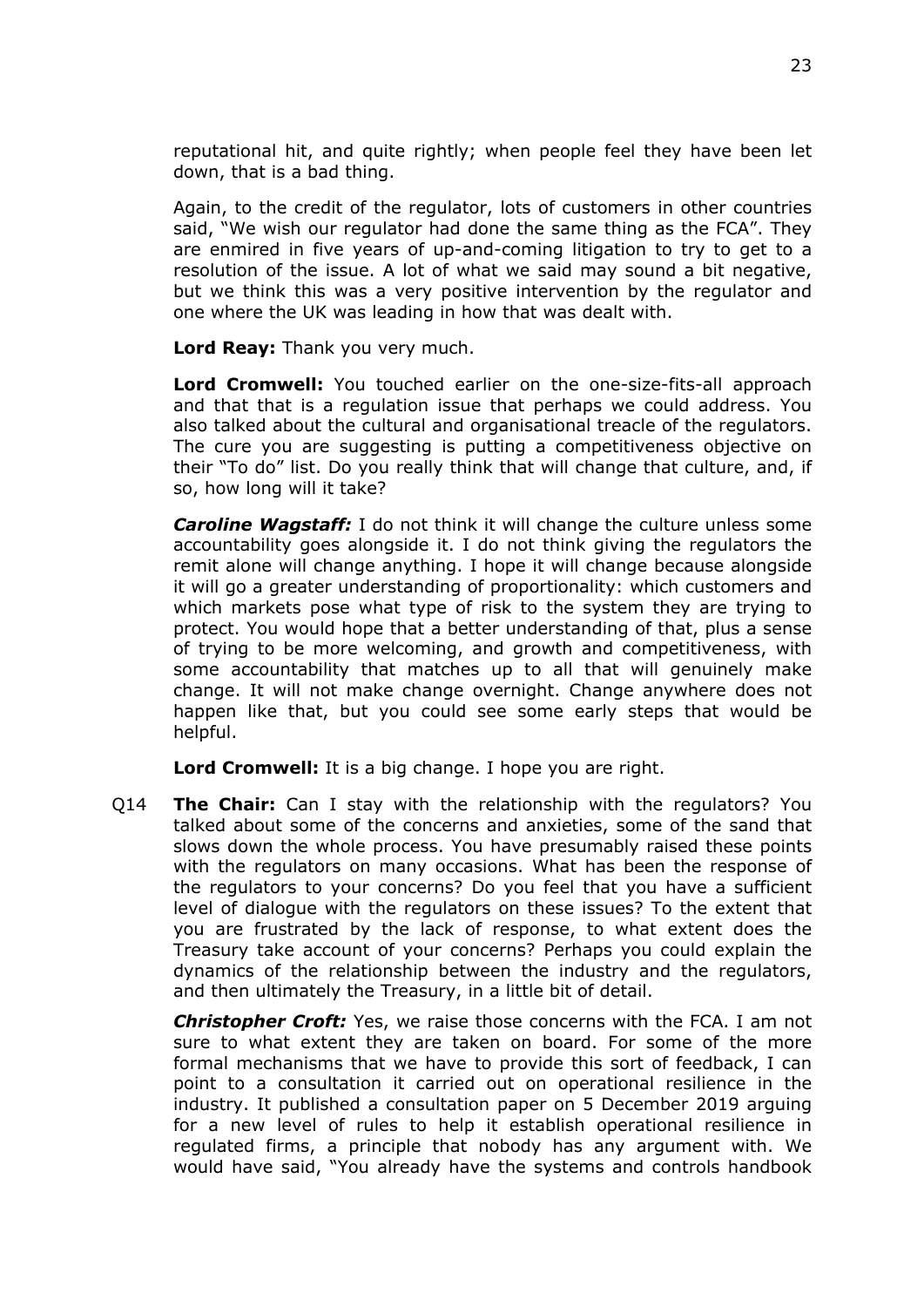and you have the senior managers and certification regime, which gives you lots of powers to achieve the outcome you need, so introducing another level of rules is an unnecessary level of complication and makes compliance more of a challenge".

The further point that we made for our sector is that the senior managers and certification regime came into force on 9 December 2019, so the FCA had already written a consultation paper suggesting that a set of rules that were not in force for our sector were somehow insufficient. Our response was, "Everyone expects operational resilience". As a result of the pandemic, the response did not go in until October 2020, because the timescales were very welcomely extended by the FCA. By October 2020, we could also point to the fact that the industry had gone through a rather unique test of its operational resilience and the market had carried on functioning through the first sets of lockdowns.

Our point was that you do not need additional rules; you already have the powers. The FCA completely ignored that argument when it came to produce the policy statement. Sometimes it is hard to see whether the feedback is being accepted. It is less visible certainly with our smaller members in the market than it was two or three years ago. We are very keen to have constructive dialogue with the FCA, and we would hope to see that reflected.

*Caroline Wagstaff:* We have certainly raised our concerns about the ILS regime with the PRA. So far, there has not been much suggestion of change. We have not heard any concrete suggestions about what might change that would make that different and encourage people to come back again. We are in a situation, to be honest, where people will not engage unless there is a commitment to change from the PRA that somehow we can put some specifics around. We want to keep talking to the PRA. We are talking to the PRA this week. There is an open dialogue, but we do not get many verbs back.

**The Chair:** Does the Treasury pay close attention to these matters?

*Caroline Wagstaff:* I think it does. We have had conversations with the Treasury about ILS. We put it in contact with people who have done some ILS in the UK so that it could understand what the issues were because they have invested a lot of time and energy into this market that has not really gone anywhere. We certainly told the Treasury what our objections are on things like the future regulatory framework. I have sat with the Economic Secretary to the Treasury as other trade bodies in the City have articulated similar concerns about the regulators and what we are hearing there. There is a good level of dialogue with the Treasury, and it hears what the City is saying. It has to balance that with the fact that the regulators are independent. It is an interesting position to be in.

**The Chair:** You talked about the relationship with regulators in other territories such as Bermuda and Singapore where they are very welcoming. In the reporting structure and the accountability structure, do you see anything in the way the regulators operate in Singapore that we